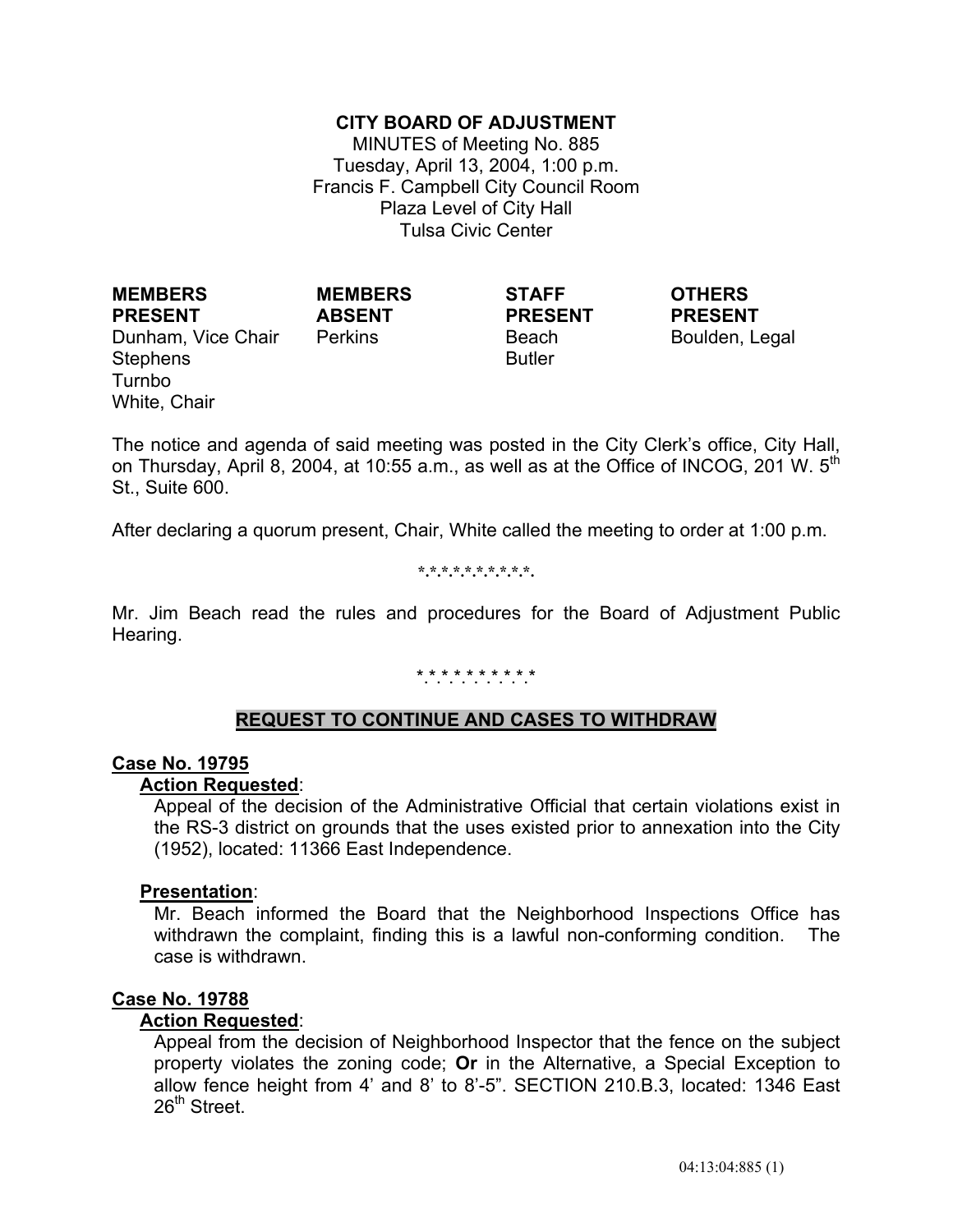# **Presentation**:

 Mr. Beach informed the Board that the applicant has asked for a continuance to the meeting on April 27, 2004.

### **Board Action**:

 On **Motion** of **Dunham**, the Board voted 4-0-0 (White, Dunham, Turnbo, Stephens "aye"; no "nays"; no "abstentions"; Perkins "absent") to **CONTINUE** Case No. 19788 to the meeting on April 27, 2004, regarding the following described property:

 Lots 9 and 10, Block 2, Travis Heights Addition, City of Tulsa, Tulsa County, State of Oklahoma.

\*.\*.\*.\*.\*.\*.\*.\*.\*

### **MINUTES**

On **MOTION** of **Dunham**, the Board voted 4-0-0 (White, Dunham, Turnbo, Stephens "aye"; no "nays"; no "abstentions"; Perkins "absent") to **APPROVE** the Minutes of March 23, 2004 (No. 884).

# \*.\*.\*.\*.\*.\*.\*.\*.\*.\*

# **UNFINISHED BUSINESS**

### **Case No. 19779**

### **Action Requested:**

 Special Exception to permit church use. SECTION 401 AND 701. PRINCIPAL USES PERMITTED IN RESIDENTIAL AND COMMERCIAL DISTRICTS – Use Unit 5, located: S, W of SW/c of W Apache & N Tisdale Expwy.

### **Presentation:**

 **Donald Lepp**, 500 ONEOK Plaza, stated he represented Metropolitan Baptist Church. The case was continued to today allowing time for the neighborhood association to meet with the applicants. This is a 70 year old church and has outgrown the present location. He stated it is consistent with the Comprehensive Plan. They met with the neighborhood association. The neighbors wanted an 8' screening fence but the code does not require it. The physical characteristics of the property create a visual separation and make a screening fence unnecessary. He pointed out there is plenty of distance from the residential neighborhood with a wooded area. The neighbors also asked for screening around a playground and trash receptacles. The church does not currently have plans to build a playground or basketball court but they might in the future. They sought access from Apache only to the subject property not through the neighborhood. A site plan was provided (Exhibit A-1).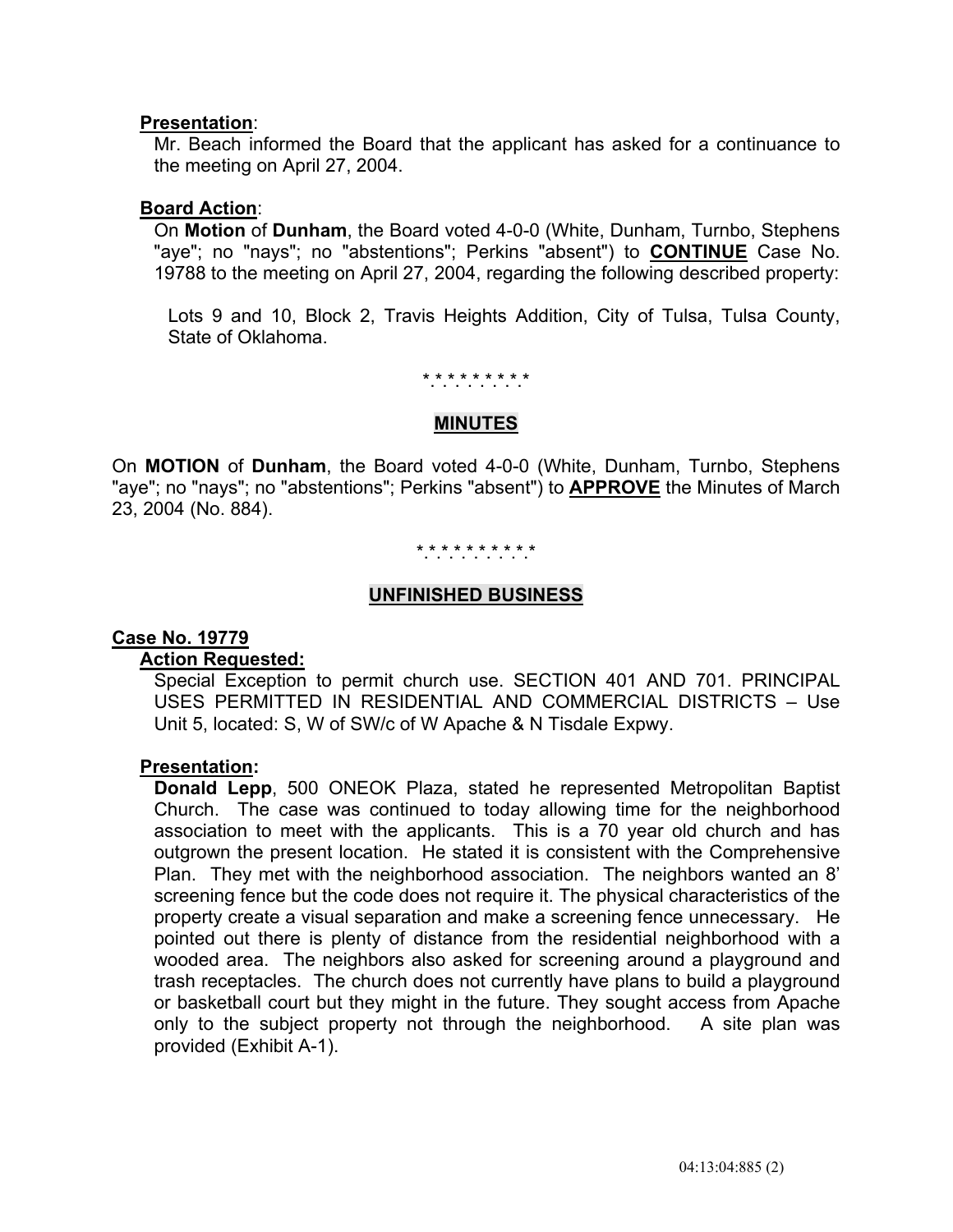# **Comments and Questions:**

 Mr. White stated the Board received a letter from the Gilcrease Homeowners' Association with a list of concerns and ten conditions to the relief requested. He offered to let Mr. Lepp or other representative for the church respond to the list of conditions.

 Mr. Lepp had not seen this letter before but was willing to address the issues. First it requested improvements be made according to the site map with a setback buffer of approximately 160 feet from the residential neighborhood. He responded they are not seeking to do anything on that portion of the property at this time and have not sought any relief there. Lighting was addressed with the association and they intend to point lights down and away from homes, as requested. They plan to use access points from Apache only. They do not plan to open North Quanah or North Rosedale for use. The neighborhood association asked for a gated/locked parking lot when not in use. The church does not agree that is necessary. The association also asked for any playground or basketball court to be placed on the east side of the property. If the applicant decided that the east side of the property is found to be most appropriate place then they would place it there, but there are no blueprints or specific plans to decide this yet. They could put a fence around it if necessary. He addressed the privacy fence in the presentation. He addressed the hours of operation stating it is not like a commercial business. Ms. Turnbo commented that the Board cannot regulate the church hours for activities. They would have the trash receptacles to the rear and fenced, but they cannot regulate when the City provides trash service. The height of the building would meet the zoning code for a residential district.

 Mr. Boulden asked if they could agree to the Board imposing hours for outdoor activities such as 10:00 p.m. and 7:00 a.m. Mr. Lepp replied that the applicants have not discussed that issue. A representative of the church replied those hours would not allow for a sunrise service for example. A site plan was provided (Exhibit A-1).

 **Millard House**, 1726 W. Woodrow, stated he is the Chairman of the church Land Acquisition and Development Committee and a resident of Gilcrease Hills West Saddleback Addition. The church intends to fully comply with the zoning code and all other COT ordinances. The church has moved three times, each time because of growth. They hired an architect in 1999 to begin plans for growth. In 2000 they took measures to make this property usable by having a 12" gas line moved. They acquired signatures of homeowners in East Saddleback Addition approving the vacation of this property dedicated to Gilcrease Hills and subject to homeowner association restrictive covenants. They obtained approval of the City Council and the Mayor to vacate the 13 acres from Gilcrease Hills East Saddleback Addition. They filed for vacation of property with Osage County in 2003. The strategic planning session was facilitated by Jane Noble, a professional planner for the Williams Company. This application comes as a result of thorough preparation and planning.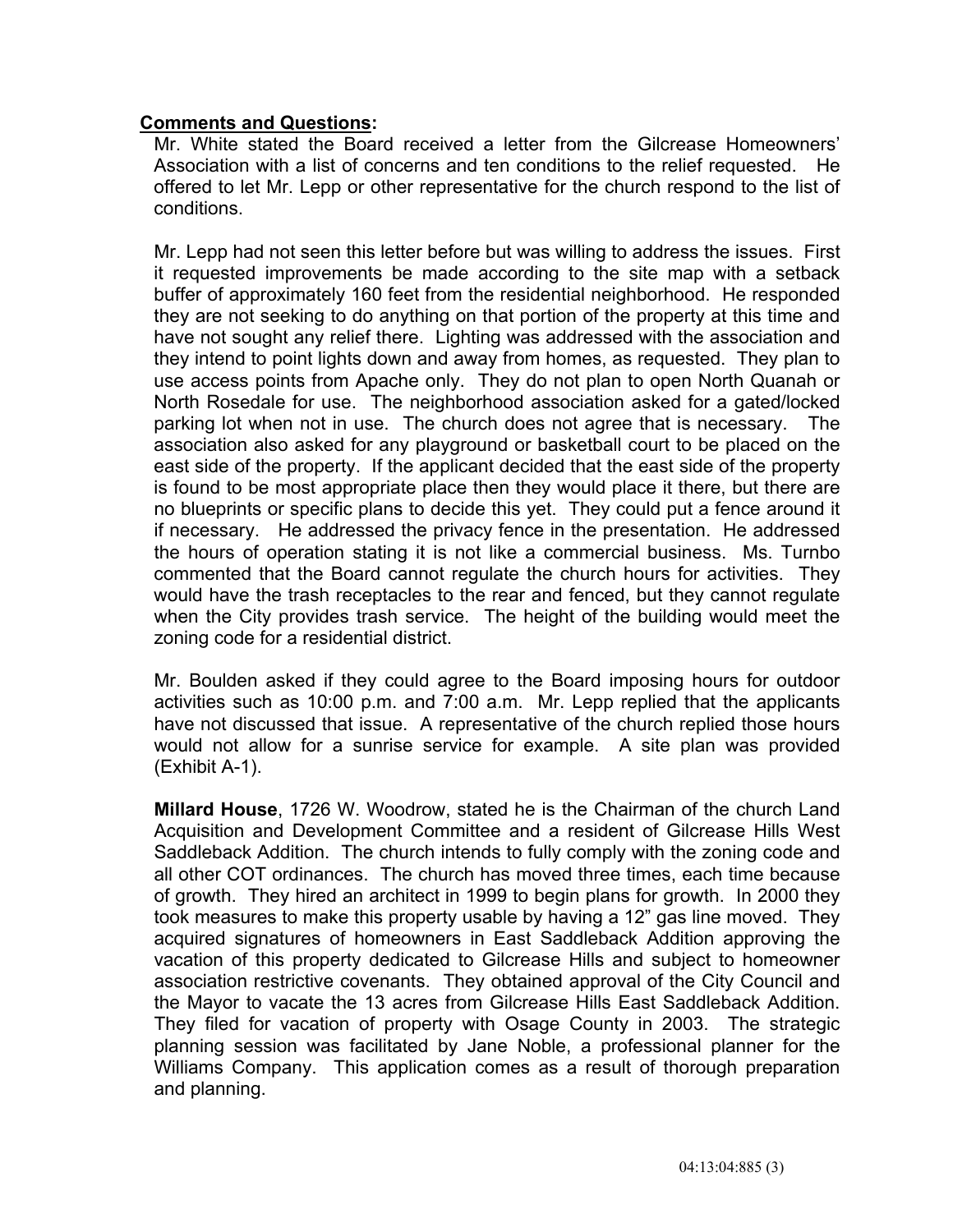# **Interested Parties:**

Mr. White asked because of the large number of parties present that interested parties sign in for documentation of their support or opposition.See (Exhibit A-2).

Mr. Boulden asked for clarification of the vacation of North Quanah and North Rosedale. It appears those streets are already closed.

 **Larry Duke**, 1919 W. Seminole, stated he is with the Gilcrease Homeowners' Association. He stated they are opposed to the application. He submitted a copy of the Gilcrease Homeowners' Association letter (Exhibit A-3).

 **Terrill Ramsey**, 2323 N. Quanah, stated this project is not low intensity use, as zoned. He stated concern that it would lower property values. The reason for requesting a closed parking lot is to decrease the potential for burglars to park there for a quick get-away. He stated that a day care, community (homeless) center and outdoor activities would create an atmosphere of commercial uses. He expressed concern that this would increase drug activity, loitering and vagrancy. He indicated there should be a site plan and more specific plans for use.

 Mr. Beach informed the Board that Mr. Ramsey was referring to uses in Use Unit 2, which are area wide special exception uses. He went on to say that what is being proposed is Use Unit 5 and is completely different. He reminded the Board that the zoning is consistent with the Comprehensive Plan, and approval of a church by special exception is consistent with the Comprehensive Plan.

 **Tom Sisson**, 2309 N. Quanah, stated that 27 years ago the homeowners talked with the development corporation regarding this plat. He was informed there were some pipelines across the property and that would be the last of the development for their village. The subject property amounts to about one third of the village. They promised the home owners this would be a residential neighborhood. The neighbors have lost their rights to develop the property. He is opposed to anything but residential development.

 **Edwin Ramsey**, 2323 N. Quanah, pointed out the southeast portion of the property is sloped and not wooded. He expressed concern for storm water drainage and erosion.

 **Buck Alford**, 1313 W. Young St., stated that the church has made the most improvements and maintained the property better than it has ever been. He considered the proposed church to be the best use for the property.

 **Nina Jones**, 2232 N. Rosedale, expressed concern the church is trying to change the covenants of the neighborhood. She stated that the covenants were what gave the neighborhood stability.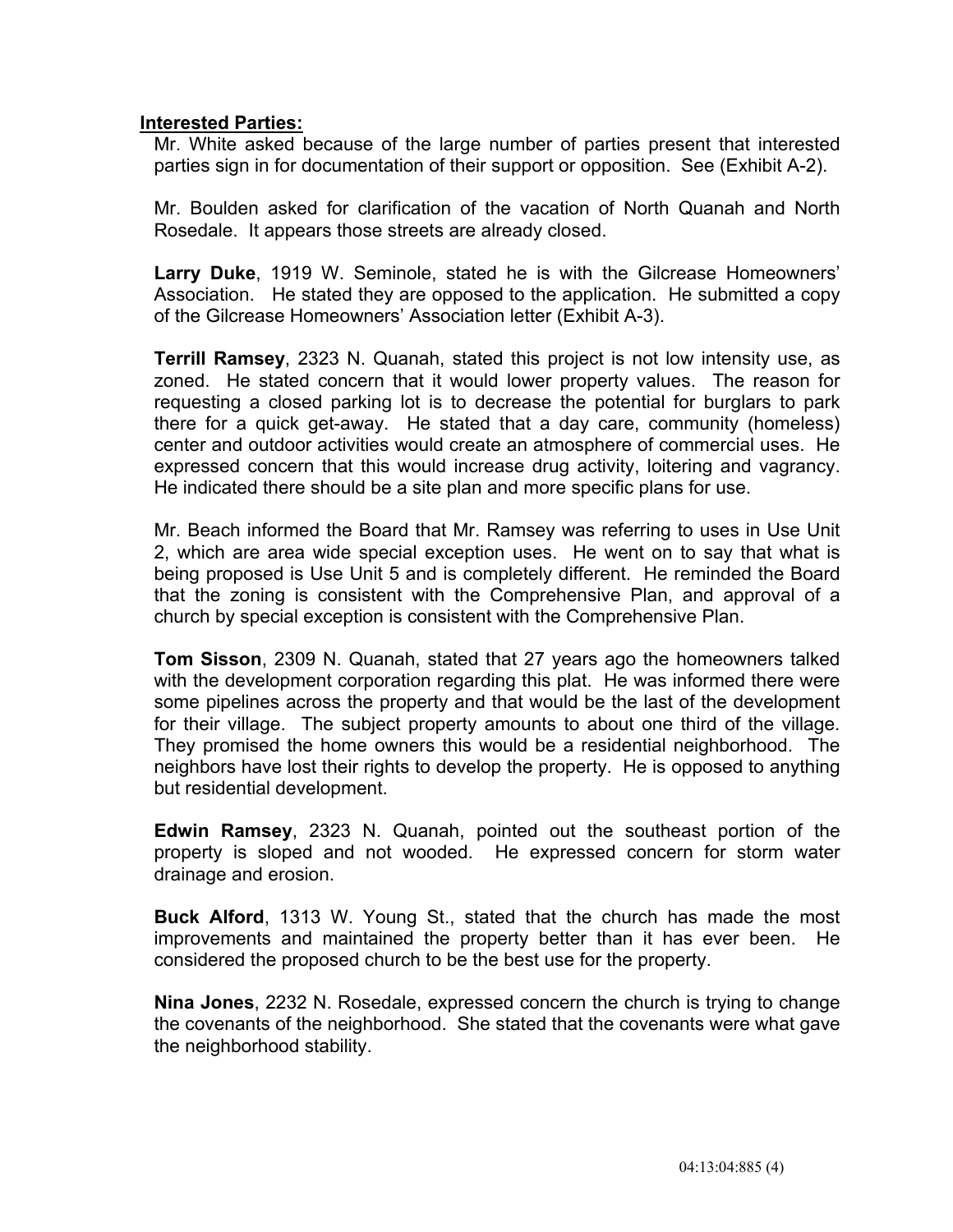**Glenda Sisson**, 2309 N. Quanah, pointed out the greenbelts are in the rear of most of the homes in the area. This property would be in the front of the homes to the southeast, which she considered unacceptable. She opposed non-residential development.

 **Don Walker**, 2205 N. Quanah, stated that on the hill side area of Gilcrease there is a church at every entrance. The two-lane streets are not adequate for the current traffic. Mr. Walker pointed out the curve, which would make the traffic from this church especially dangerous. He indicated it would be a dangerous situation for emergency vehicles to try to get through at the peak of Sunday traffic.

 **Fred Cornish**, 1325 W. Woodrow, stated his opposition for some of the same objections mentioned previously.

# **Applicant's Rebuttal**:

 Mr. Lepp responded that no homeless shelter is planned for this property. There are no existing plans for a day care. They would apply for approval of such use as required in the future. The church sees no need to gate and lock the parking lot just as the school parking lot is not locked and gated. There are no plans to close Rosedale and Quanah Streets. That part of the property is not before the Board today, and no current plans for that portion of the property. He stated the church has tried to meet with the neighborhood association for over six months to address these issues. They did address the issues with the association at a meeting last week.

 For the record, Mr. White noted the legal description specifies the "less and except" to exclude the south portion of the property.

 Mr. House assured the Board that the church has done all that it could to act with integrity and consideration for the neighborhood. He informed the Board the church helps feed the homeless at the Salvation Army, but they do not provide a shelter. They have a number of off-duty policemen that provide security at the church.

 Ms. Turnbo commented that the church would have to dedicate some land for entrances from Apache. She noted that the church is moving because it is growing and she would not expect it to encroach on the neighborhood if it outgrows this property. The Board does not uphold neighborhood covenants. No zoning is stagnant, and things change. Ms. Turnbo could not see how it would be detrimental to the neighborhood.

 Mr. Boulden encouraged the Board to avoid regulating religious activity. It should be treated as any other facility, religious or otherwise.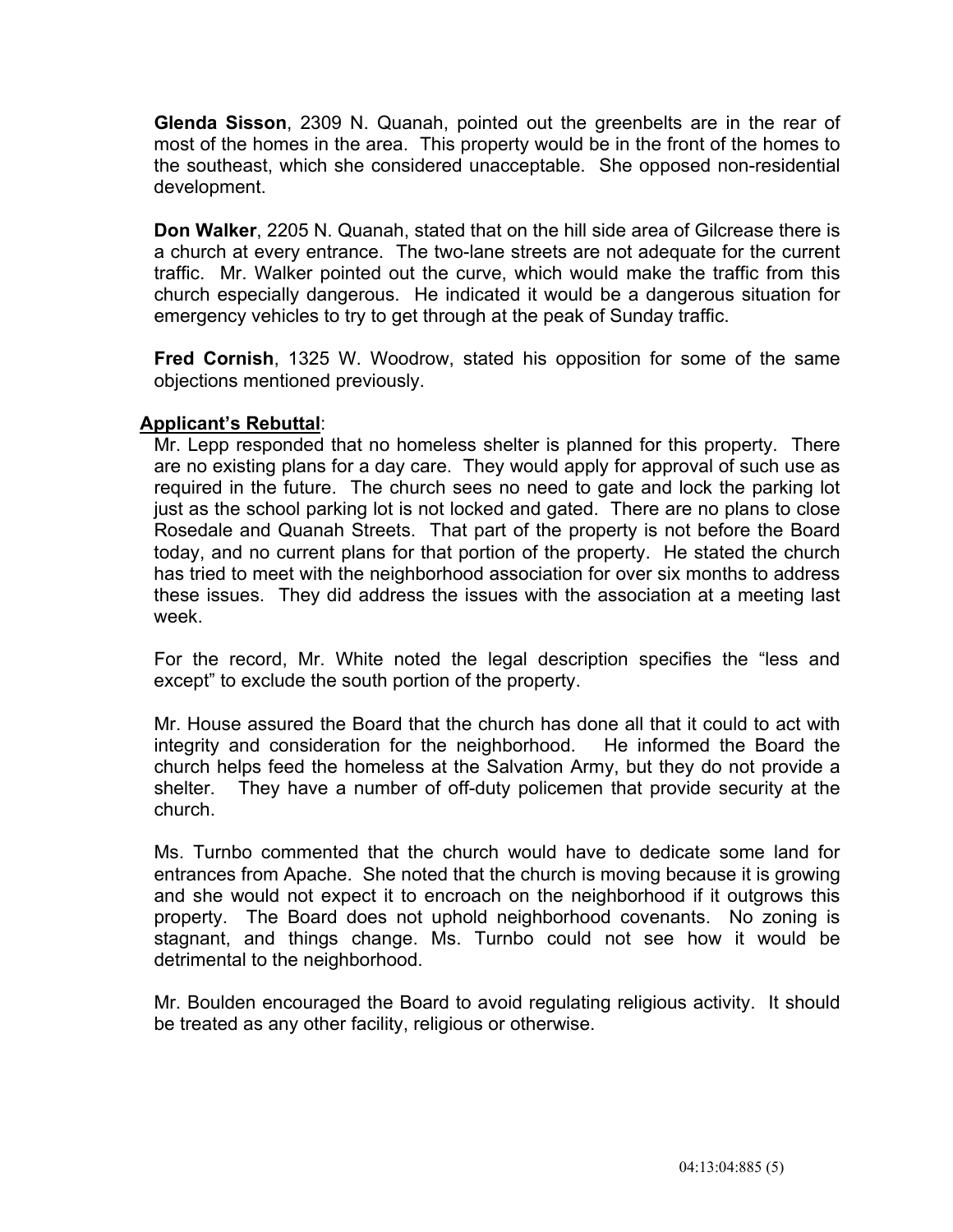Mr. Dunham considered the church to be consistent with the Comprehensive Plan and zoning. He pointed out the CS zoned property to the north that has the potential to generate a lot more traffic.

 Mr. Stevens stated it would be important to control the ingress and egress to the residential neighborhood. He felt the church was willing to do that and he was inclined to approve.

# **Board Action:**

On **Motion** of **Dunham**, the Board voted 4-0-0 (White, Dunham, Turnbo, Stephens "aye"; no "nays"; no "abstentions"; Perkins "absent") to **APPROVE** a *Special*  **Exception** to permit church use, with the following conditions: that improvements be installed in accordance with the site plan submitted today; all lighting be pointed down and away from the adjacent homes; all access come from Apache Street, and no access allowed from the south; the height of the buildings be limited to 35', except for a spire or similar feature, not to exceed 50', on the following described property:

 A tract of land in Section 22, T-20-N, R-12-E, Osage County, State of Oklahoma, more particularly described as follows: Beg.at the NW/c of L 31, Blk 13, Gilcrease Hills Village II, Blks 13 Thru 16, a Subdivision of Land in Osage County, Oklahoma, according to the recorded Plat thereof, thence Nly along the E right of way line of N Quanah Ave., along a curve to the left having a delta of 02º38'09" and a radius of 495.58', a distance of 22.80' to a point; thence S 89º21'17" W, along the N line of L 1 and 18, Blk 14, Gilcrease Hills Village II, Blks 13 thru 16, a distance of 289.84' to a point in the E right of way line of N Rosedale Ave.; thence N 00º38'43" W along the E right of way line of N Rosedale Ave. a distance of 35.00' to a point; thence S 89º21'17" W a distance of 50.00' to a point in the W right of way line of N Rosedale Ave.; thence S 86°59'51" W, along the N line of L 5 and 4, Blk 13, Gilcrease Hills Village II, Blks 13 thru 16, a distance of 116.63 feet to a point; thence N 00º13'50" E a distance of 210.00 feet to a point; thence N 88º23'45" W a distance of 207.45 feet to a point; thence N 00º04'42" W a distance of 2.00' to a point in the S right of way line of W Apache St.; thence N 48º58'33" E along the S right of way line of W Apache St. a distance of 176.43' to a point of tangency; thence Nly and Ely along the S right of way line of W Apache St., along a curve to the right having a delta of 24º55'29" and a radius of 2,028.97', a distance of 882.64' to a point; thence S 26º08'43" E a distance of 627.74' to a point; thence S 01º24'48" W a distance of 169.29' to a point; thence N 88º35'12" W a distance of 266.97' to a point; thence N 26º08'43" W a distance of 85.00' to a point; thence S 63º51'17" W a distance of 89.08' to a point; thence S 00º54'33" W a distance of 109.61' to a point in the N line of L 31, Blk 13, Gilcrease Hills Village II, Blks 13 thru 16; thence S 89º21'17" W along the N line of L 31, Blk 13, a distance of 126.26' to the POB, less and except the former L 6 and L 21 to 30, inclusive, in Blk 13, and the former L 2, 3, 16 and 17 in Blk 14, and the vacated N Rosedale Ave. (between the former L 6, Blk 13, and the former L 2 and 3, Blk 14) and the vacated N Quanah Ave. and vacated W Young Pl. (between and adjacent to the former L 26 to 30, inclusive, in Blk 13, and the former L 16 and 17, in Blk 14) and vacated N Phoenix Ave. (between and adjacent to the former L 21 to 26, inclusive, in Blk 13) in the vacated portion of the Plat of Gilcrease Hills Village II, Blks 13 thru 16, City of Tulsa, Osage County, State of Oklahoma.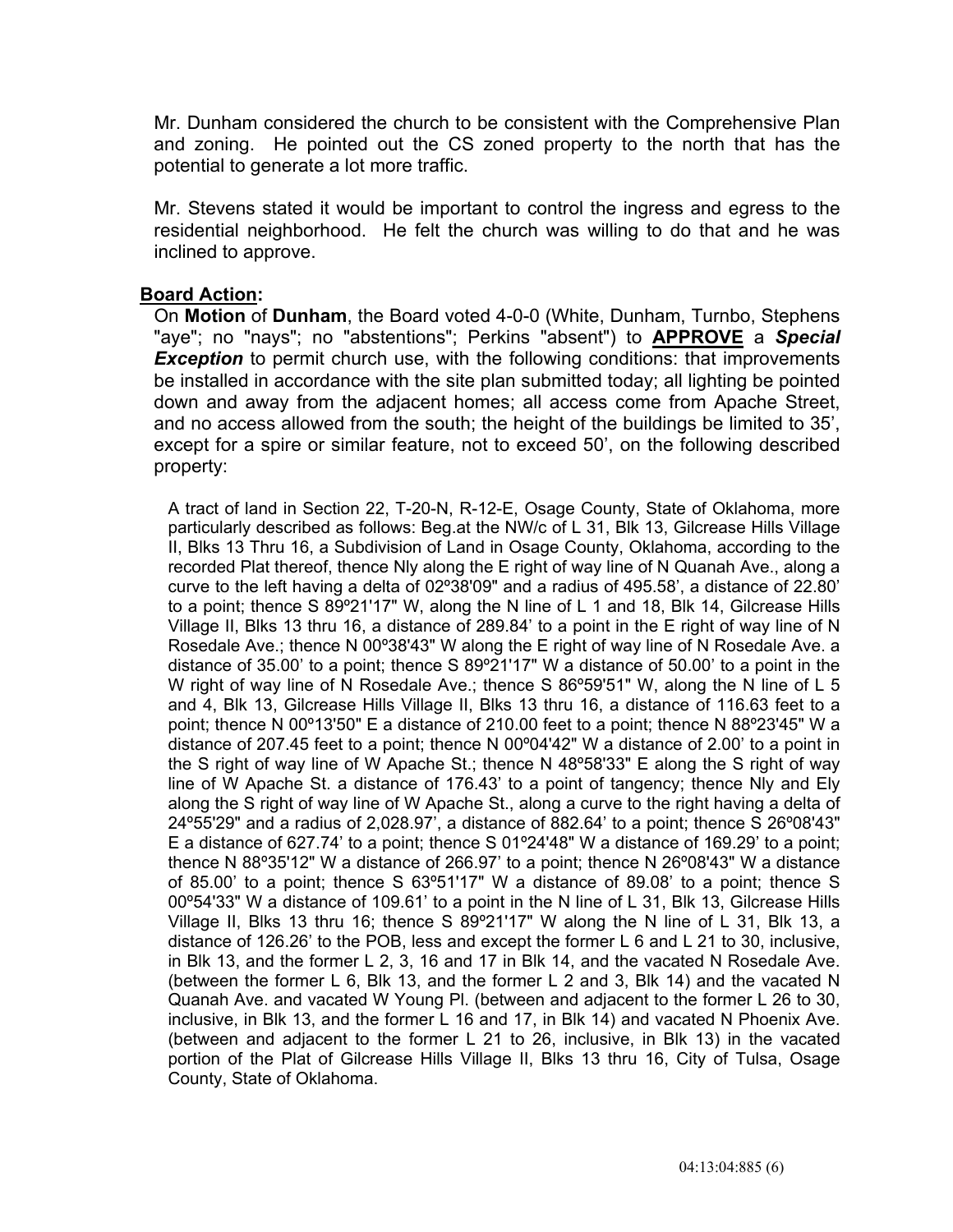#### **\*.\*.\*.\*.\*.\*.\*.\*.\*.\*.**

# **White out at 2:37p.m. and returned at 2:39 p.m.**

### **NEW APPLICATIONS**

#### **Case No. 19789**

# **Action Requested:**

 Variance to allow a two-story accessory building in the rear yard. 210.B.5. YARDS; PERMITTED OBSTRUCTIONS IN REQUIRED YARDS, located: 1523 South Gillette Avenue.

### **Presentation:**

 **Dan Morgan**, 1523 S. Gillette, submitted photographs to the Board (Exhibit B-1). He stated there is an existing room over his garage with an exterior stair access to the room. He proposed to finish out the room and add a shower. He does not plan to put in a kitchen. He went to the Historical Preservation Society and they stated that this project is on the interior only and does not involve historic preservation. He pointed out the photos, which show the view from his room overlooking the roofs of commercial buildings. Mr. Morgan stated this project is consistent with the neighborhood, showing photos of other garages with rooms above. He proposed plans to landscape.

#### **Comments and Questions:**

 Mr. Dunham asked about any plans to rent the room out. Mr. Morgan replied he does not plan to use it for rental or commercial purposes. Mr. White asked what predicated this application. Mr. Beach responded that when the applicant went for a building permit it was flagged as creating a second story. Ms. Turnbo asked the height of the garage. Mr. Beach replied that it is 22' to the ridge. Mr. Boulden explained to Mr. Morgan that by law the Board has to find an unnecessary hardship created because of the unique situation of the property. Mr. Morgan replied that it exists already and he bought it with the intention of using it. He added that now he is prevented from using it in a reasonable manner. Mr. Morgan stated he did not know of anything unique to the property. He felt that it fits right in with what has been done in the rest of the neighborhood. He added that it already has flooring and electricity and is presently used for storage. Mr. Beach questioned if the story already existed and was it basically approved when the building permit was issued before. Mr. Morgan responded he researched for the permit and was told it was no longer on file. Mr. Beach reminded the Board there was a recent change to the zoning ordinance, indicating it was after 1998. Mr. Morgan suggested this change in the law is the unique hardship.

### **Interested Parties:**

 **Judy Hollingsworth**, 1527 S. Gillette, stated the applicant does not meet the criteria for a hardship as defined by the zoning code. She is opposed on the grounds that it may provide the possibility for another apartment. She noted the variance would go with the land even after it is sold to a new owner. She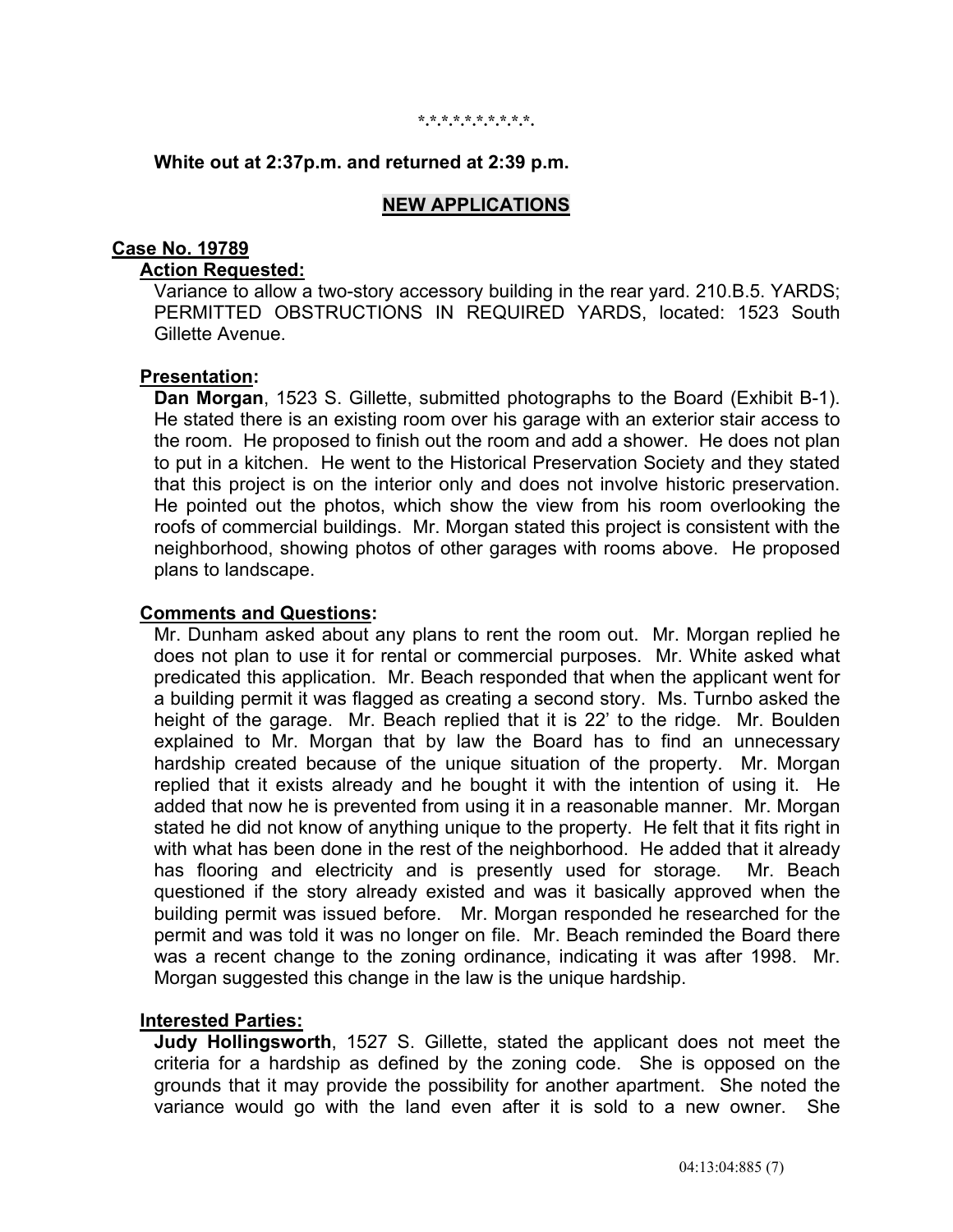submitted a zoning map (Exhibit B-2), and pointed out the three legal nonconforming garage apartments; and the five existing quarters that have not been used in years and lost their non-conforming status. She expressed concern that it would set a precedent. She submitted photographs and details (Exhibit B-3) indicating the transformation of the property since 1998. She pointed out that it overlooks her back yard. She also noted that plumbing was not permitted during the initial construction. It was advertised for sale with unfinished attic space above the garage with electricity.

 Ms. Turnbo questioned Ms. Hollingsworth about the exact use of the other garages with space above. Ms. Hollingsworth indicated that to the best of her knowledge from relationships with her neighbors the five she indicated are not occupied.

 **Gary Watts**, 1564 S. Gillette, and **Sherry White**, 1518 S. Gillette, stated opposition to the application for lack of a hardship.

A letter of opposition was submitted (Exhibit B-4).

**Councilor Tom Baker**, 1323 E. 19<sup>th</sup> St., commented that this area is in the historic preservation district. He recognized the conflict of the individual's right to the use of personal property and the community's responsibility to preserve a historic resource. He pointed out the value of this area being on the historic national registry to the city, state and nation. He considers it to provide the potential for a second residence.

# **Applicant's Rebuttal**:

 Mr. Morgan stated this is not going to be a habitable dwelling. It will be a finished room and will not increase the density.

 **John Fisher**, 3944 S. Madison Pl., stated that a builder would refer to this as a bonus space that could be finished at a later date. The construction of subflooring, and walls instead of roof bracing would suggest it was to be finished in the future.

### **Comments and Questions**:

 Mr. Boulden asked about access to the space. Mr. Morgan replied that originally there were pull-down stairs inside the garage. The exterior staircase existed when he bought the house in February 2004.

 In Board discussion, Ms. Turnbo stated the applicant provided a financial expense and a personal desire to use the space as the hardship, which is not an acceptable hardship. Mr. Stevens suggested a condition to approval that the space could not be used as a rental. Mr. White was inclined to approve with no changes to the exterior appearance. He added it existed when purchased and the three criteria for a dwelling are not present.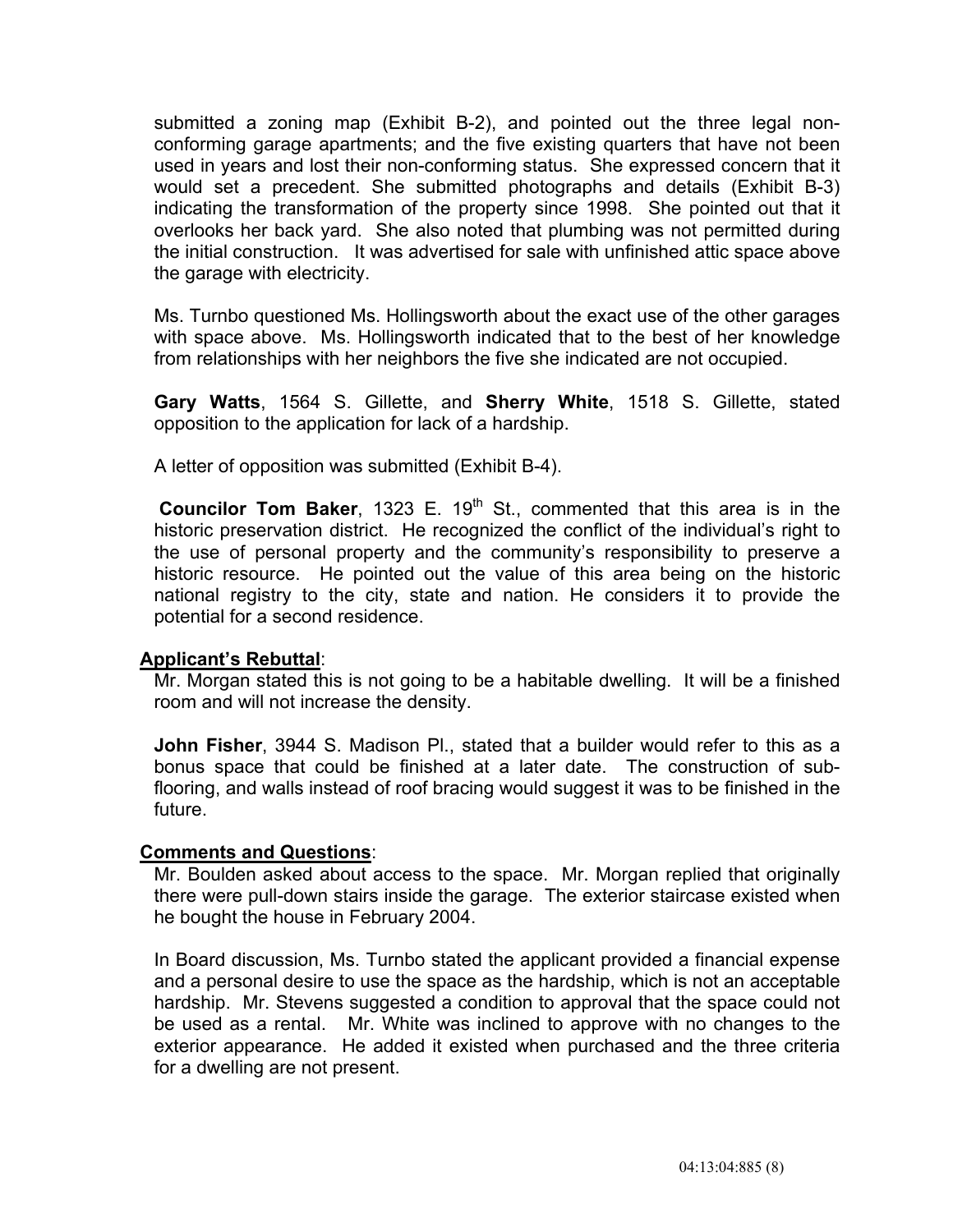# **Board Action:**

On **Motion** of **Stevens**, the Board voted 3-1-0 (White, Dunham, Stephens "aye"; Turnbo "nay"; no "abstentions"; Perkins "absent") to **APPROVE** a *Variance* to allow a two-story accessory building in the rear yard, with conditions: it is not to be used for rental; and there will be no change to the outside appearance, finding it was already a room prior to his purchase, on the following described property:

 Lot 29, Block 1, Hopping's Addition, City of Tulsa, Tulsa County, State of Oklahoma.

**\*.\*.\*.\*.\*.\*.\*.\*.\*.\*.** 

### **Case No. 19790**

# **Action Requested:**

 Special Exception to allow one manufactured home on Tract A and B, and one on Tract C. SECTION 401. PRINCIPAL USES PERMITTED IN RESIDENTIAL DISTRICTS – Use Unit 9; and a Special Exception to allow them permanently. SECTION 404.E.1. SPECIAL EXCEPTION USES IN RESIDENTIAL DISTRICTS, REQUIREMENTS, located: 3909 West Admiral Boulevard.

### **Presentation:**

 **Jim Wheeler**, 3909 W. Admiral Blvd., proposed to add a second mobile home on three acres for his parents.

### **Comments and Questions:**

 Ms. Turnbo asked when he purchased the property. He replied he purchased it in 1998. She asked him if he knew the first mobile home was approved for five years in 1989. He was unaware of the time limit on the approval. He has utilities to Tract A from a house that burned down. He wanted to place the second mobile on Tracts A and B.

### **Interested Parties:**

**Afton Lofton, 4119 W. 1st, stated he was opposed to the application because it** would lower the value of his property.

Letters of support and opposition were submitted (Exhibits C-1 and C-2).

# **Comments and Questions**:

 Mr. White asked if it would be a new mobile home. Mr. Wheeler had considered a two or three year old mobile, but would be willing to buy a new one if required. He was also willing to place iton a permanent foundation. Mr. White noted other mobile homes nearby but not in the immediate area.

### **Board Action:**

On **Motion** of **Dunham**, the Board voted 4-0-0 (White, Dunham, Turnbo, Stephens "aye"; no "nays"; no "abstentions"; Perkins "absent") to **APPROVE** a *Special*  **Exception** to allow one manufactured home on Tract A and B, and one on Tract C;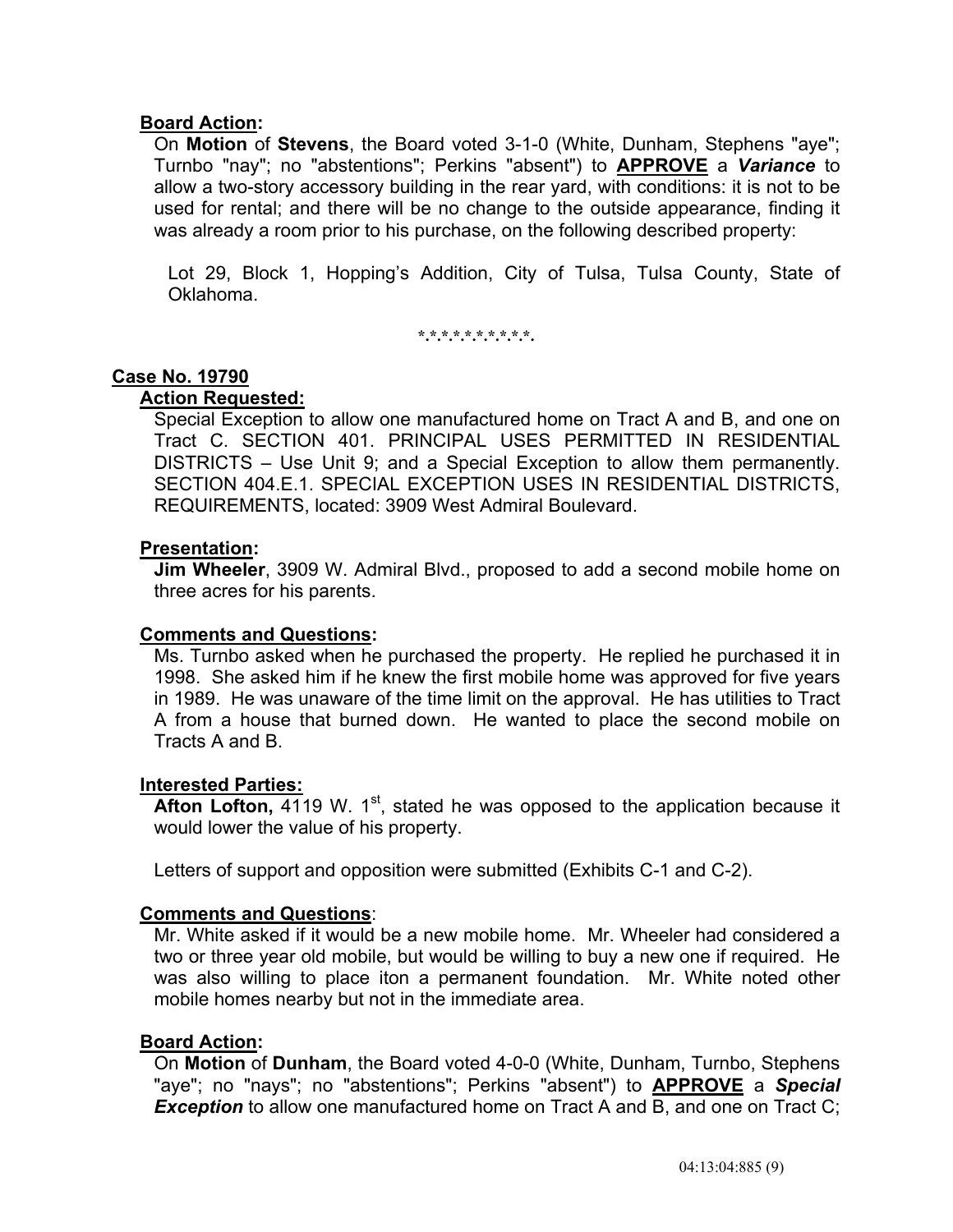and a *Special Exception* to allow them for a 30-year time limit, with conditions for: a tie agreement of Tracts A and B; place on a permanent foundation; skirting; permits; and meet all city codes, on the following described property:

 Tract I: S 90.00' tract Beg. at center of Section, thence N 250.00' to RY, NE 165.80' S 310.00' W 155.50' POB, Section 4, T-19-N, R-12-E; Tract II: Beg. at a point 90.00' N of the SW/c NE/2; thence E 155.50'; thence N 220.10' to the rightof-way line of the MKT Railway; thence SWly along said right-of-way to a point on the centerline of said Section 4: thence S to the POB; and Tract III: Beg. at a point 155.50' E SW/c NE/4; thence E 210.00'; thence N 404.40' to the right-of-way line of the MKT Railway; thence SWly along said right-of-way 225.00'; thence S 310.00' to the POB, both tracts being in Section 4, T-19-N, R-12-E, of the IBM, City of Tulsa, Tulsa County, State of Oklahoma.

**\*.\*.\*.\*.\*.\*.\*.\*.\*.\*.\*.** 

# **Case No. 19791**

### **Action Requested:**

 Approval of amended site plan approved by BOA 17527, to add a 50' x 75' building. SECTION 701. PRINCIPAL USES PERMITTED IN THE COMMERCIAL DISTRICTS – Use Unit 17, located: 3612 S. Sheridan.

### **Presentation:**

 **David Ellis**, 6901 S. Redbud Ave., Broken Arrow, Oklahoma, proposed a new shop building. He submitted photographs (Exhibit D-1) and pointed out other metal buildings and garages in the neighborhood. He plans to remove the existing building as revenue becomes available. The property was approved for ten cars then it was approved for fifty cars.

# **Comments and Questions:**

 Mr. White asked if the auto repairs were strictly on cars for sale or as a separate business. Mr. Ellis stated it would be for added business. Mr. Dunham expressed concern that a building four times as large would provide for not just an auxiliary use for a car lot but would become an auto mechanic shop alone. Mr. Dunham added that he observed repair work out on the car lot just this week; and the original approval was for all work to be inside.

### **Interested Parties:**

There were no interested parties present who wished to speak.

### **Board Action:**

 On **Motion** of **Dunham**, the Board voted 4-0-0 (White, Dunham, Turnbo, Stephens "aye"; no "nays"; no "abstentions"; Perkins "absent") to **APPROVE** an amended site plan approved by BOA 17527, to construct a building not to exceed 50' x 40', on conditions: to remove the existing 20' x 48' building upon completion of the new building; and auto repair to be conducted inside the building and restricted to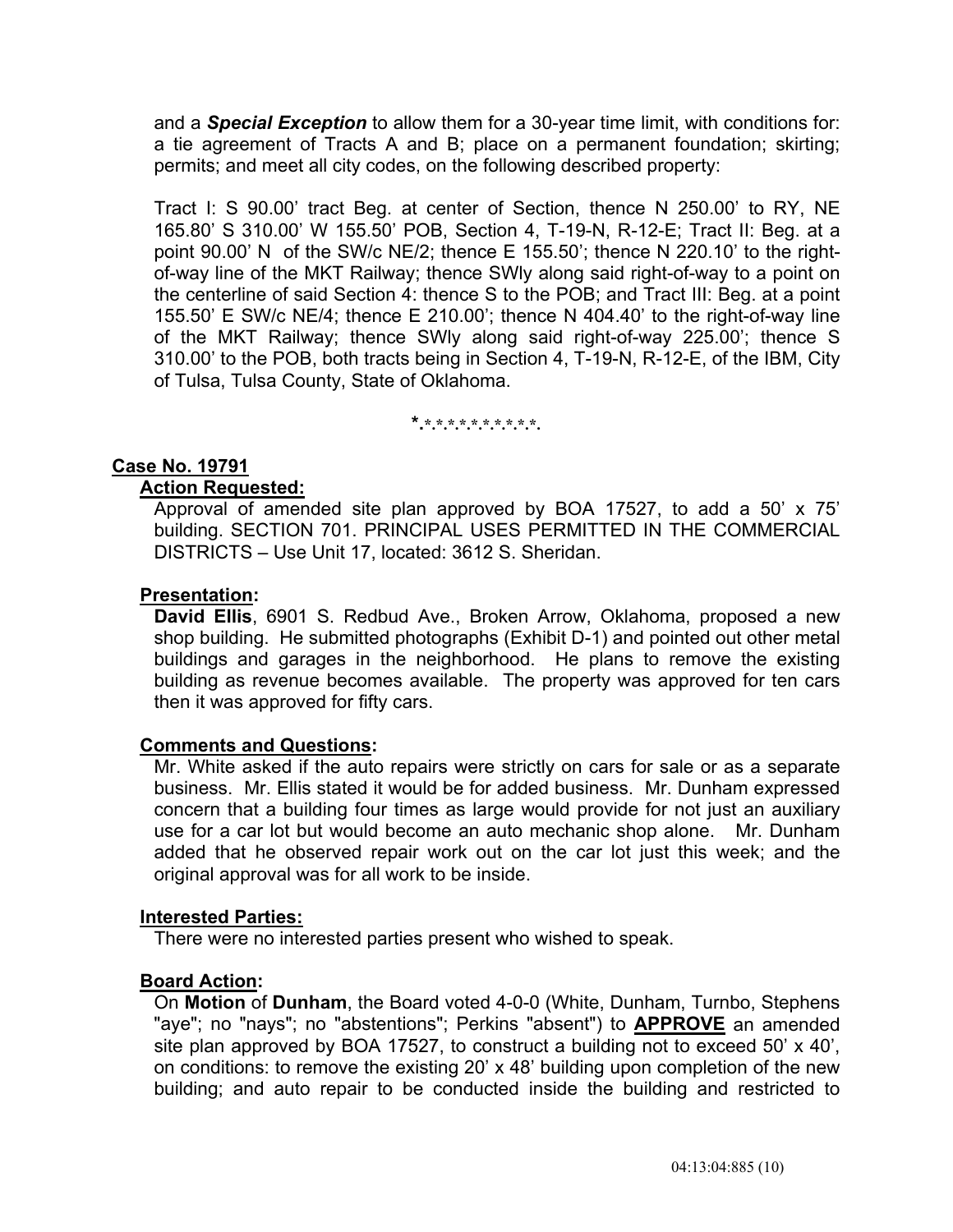auxiliary use of the existing car lot and not take in outside work, on the following described property:

 N 150.00' of Lot 1, Block 1, Wilmot Addition, City of Tulsa, Tulsa County, State of Oklahoma.

\*.**\*.\*.\*.\*.\*.\*.\*.\*.\*.\*.** 

# **Case No. 19792**

### **Action Requested:**

 Special Exception to allow required off-street parking on a lot(s) other than the lot containing the use. SECTION 1301.D. OFF-STREET PARKING AND OFF-STREET LOADING; GENERAL REQUIREMENTS, located: 6364 E. 41<sup>st</sup> St.

# **Presentation:**

 **Bruce Bolzle**, 5550 S. Lewis, Ste. 301, proposed to build a restaurant. The request is to allow required on-street parking on a portion of Lot 2, while the principal use is on a portion of Lot 1. This would all be cleared up by the preliminary plat, which will be filed. A site plan was provided (Exhibit E-1).

### **Interested Parties:**

There were no interested parties present who wished to speak.

# **Board Action:**

 On **Motion** of **Dunham**, the Board voted 4-0-0 (White, Dunham, Turnbo, Stephens "aye"; no "nays"; no "abstentions"; Perkins "absent") to **APPROVE** a *Special*  **Exception** to allow required off-street parking on a lot(s) other than the lot containing the use, per plan, finding it will be in harmony with the spirit and intent of the Code, and will not be injurious to the neighborhood or otherwise detrimental to the public welfare, on the following described property:

 A tract of land that is part of Lots 1, 2 and 3 of the amended plat of Tulsa View Addition, an Addition to the City of Tulsa, Tulsa County, State of Oklahoma, according to the recorded plat thereof, said tract of land being described as follows: Commencing at the NW/c of said Lot 3; thence due S along the Wly line of the POB of said Lot 3 for 25.00'; thence S 89º52'08" E for 197.81' to the POB of said tract of land; thence continuing S 89º52'08" E for 197.19'; thence due S for 8.00'; thence S 89º52'08" E for 175.00'; thence S 61º31'47" E for 56.88'; said point being 25.00' Wly of the Ely line of said Lot 1; thence due S for 250.96'; thence due W for 166.33'; thence N 0º00'55" E for 60.84'; thence N 89º59'05" W for 255.87'; thence due N for 226.01' to the POB of said tract of land.

**\*.\*.\*.\*.\*.\*.\*.\*.\*.\*.**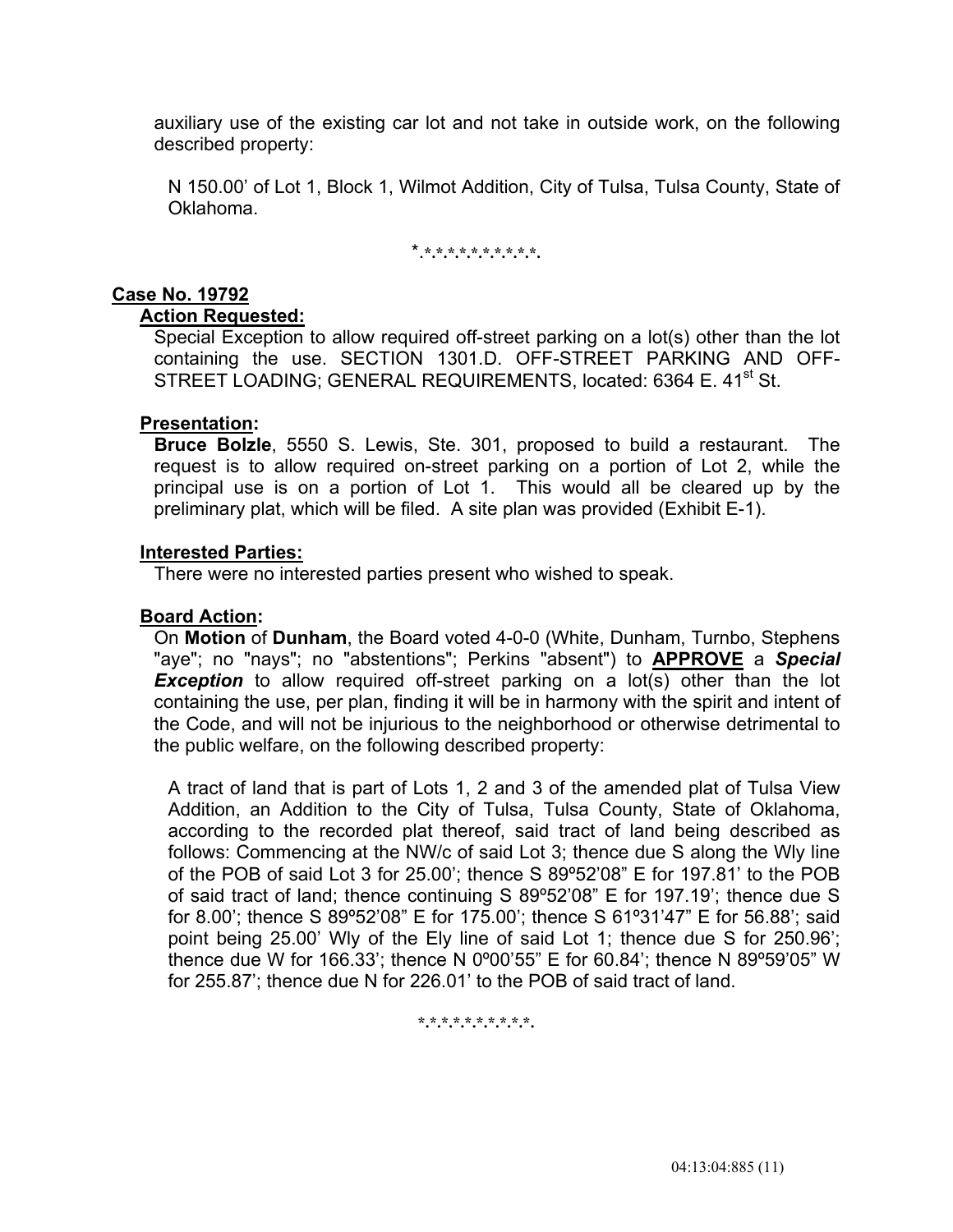# **Case No. 19793**

# **Action Requested:**

 Special Exception to allow U.U. 19, Hotel/Motel in an IL-zoned district. SECTION 901. PRINCIPAL USES PERMITTED IN INDUSTRIAL DISTRICTS – Use Unit 19; and a Variance of required 75' setback to 25'. SECTION 903. BULK AND AREA REQUIREMENTS IN THE INDUSTRIAL DISTRICTS, located: 18701 E. Admiral Pl.

### **Mr. Stevens out at 3:45 p.m. and returned at 3:47 p.m.**

# **Presentation:**

 **Ted Sack**, 111 S. Elgin, proposed to build a motel on IL zoned property. To the east is a heavy equipment dealership. The owners of that tract were present but had to leave, but after seeing the site plan they had no objections. To the west is a tract that is being used as residential but is in transition from residential to IL use. He stated the hardship is the irregular shape and narrowness of the tract. He added that a motel did not require more than the 25' setback. He pointed out that they intentionally placed the parking lot on the industrial side of the building for a noise buffer. A site plan was provided (Exhibit F-1).

### **Interested Parties:**

There were no interested parties present who wished to speak.

# **Board Action:**

 On **Motion** of **Dunham**, the Board voted 4-0-0 (White, Dunham, Turnbo, Stephens "aye"; no "nays"; no "abstentions"; Perkins "absent") to **APPROVE** a *Special*  **Exception** to allow U.U. 19, Hotel/Motel in an IL-zoned district. SECTION 901. PRINCIPAL USES PERMITTED IN INDUSTRIAL DISTRICTS – Use Unit 19; and a *Variance* of required 75' setback to 25', per plan, finding this is a commercial rather than industrial use; the parking is located on the east side of the property instead of adjacent to the existing residential use; and there is some question as to whether the tract to the west is zoned residential or commercial, on the following described property:

 E 185.32' of the W 620.65' of government Lot 2, Section 1, T-19-N, R-14-E, City of Tulsa, Tulsa County, State of Oklahoma, and being located in an IL zoned district.

**\*.\*.\*.\*.\*.\*.\*.\*.\*.\*.** 

# **Case No. 19794**

### **Action Requested:**

 Special Exception to permit a residential accessory building on an adjoining lot. SECTION 1608.A.11. BOARD OF ADJUSTMENT; SPECIAL EXCEPTION, located: Vacant lot east of 3816 East 105<sup>th</sup> Street.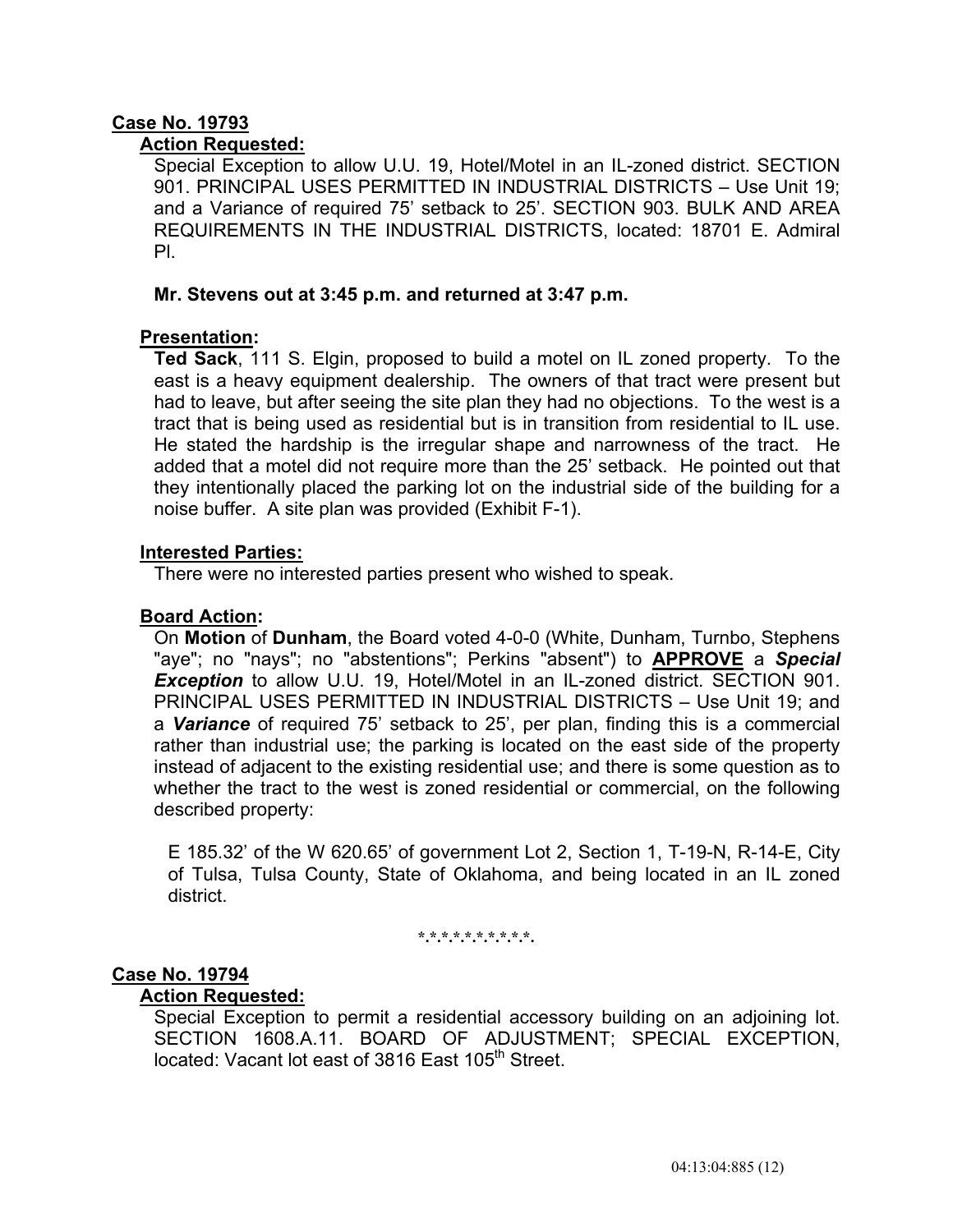# **Presentation:**

**Ted Adkins**, 3816 E. 105<sup>th</sup> St., stated he owns two pieces of property off of 105<sup>th</sup> Street and Louisville. Each of the properties is 1 1/3 acres. He proposed to build a metal accessory building on the southwest corner of the undeveloped property. He submitted photographs (Exhibit G-1). He pointed out the fence line that separates the two properties. The location would be down an 80' elevation drop out of sight from the neighbor's house.

# **Comments and Questions:**

 Mr. Dunham asked for the use of the building. He replied for storage, including a duck boat and garden tractor. Mr. Boulden informed the applicant that the ordinance specifies there be a tie agreement for the lot with the accessory building with the lot of the principal use.

### **Interested Parties:**

There were no interested parties present who wished to speak.

# **Board Action:**

 On **Motion** of **Dunham**, the Board voted 4-0-0 (White, Dunham, Turnbo, Stephens "aye"; no "nays"; no "abstentions"; Perkins "absent") to **APPROVE** a *Special*  **Exception** to permit a residential accessory building on an adjoining lot, with condition for a tie-agreement with the lot of principal use, finding it will be in harmony with the spirit and intent of the Code, and will not be injurious to the neighborhood or otherwise detrimental to the public welfare, on the following described property:

 E 199.50' W 359.80' E 719.60' S 305.37' SE NW, Section 28, T-18-N, R-13-E, City of Tulsa, Tulsa County, State of Oklahoma.

**\*.\*.\*.\*.\*.\*.\*.\*.\*.\*.** 

### **Case No. 19796**

### **Action Requested:**

 Variance to allow two single-family dwellings on one lot for a period of three years, located: 11450 S. Winston Ave.

### **Presentation:**

 **Bart James**, 8908 S. Yale, Ste. 200, stated he represented the owners of the property. The applicant proposed to leave the existing house on the property until the new house is built.

# **Comments and Questions:**

Mr. Boulden asked for the hardship. Mr. James replied it is the size of the lot.

### **Interested Parties:**

 **Betty Shawl,** 11430 S. Winston, stated her property is adjacent to the upper part of the subject property. She informed the Board she would not be opposed if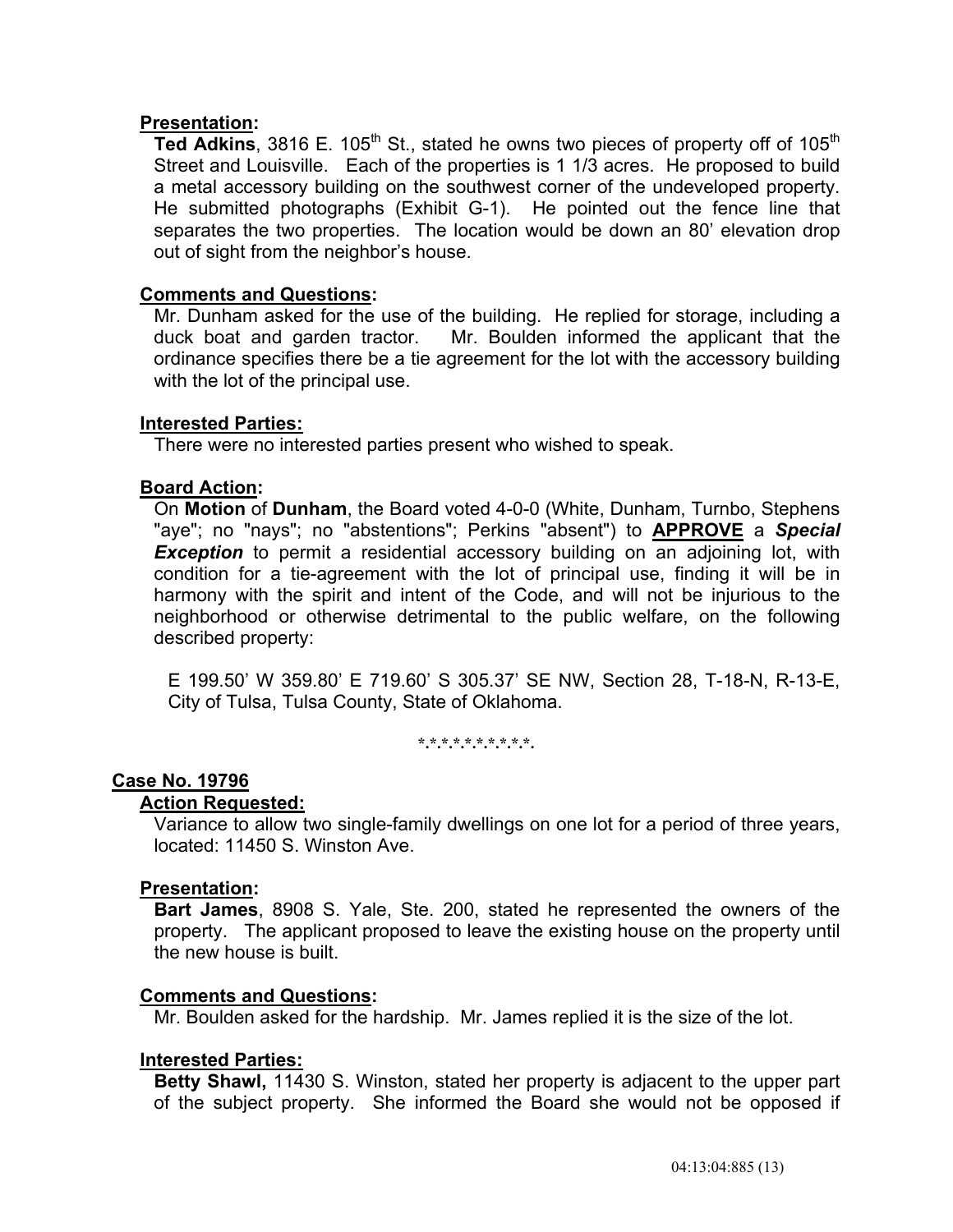assured the first house would be temporary; maintained well; and removed upon completion of the new home.

 **Earnest Moody**, 11455 S. Winston, stated his property abuts the subject property. He was not in objection to a temporary variance to allow the applicant to build a house.

# **Board Action:**

 On **Motion** of **Dunham**, the Board voted 4-0-0 (White, Dunham, Turnbo, Stephens "aye"; no "nays"; no "abstentions"; Perkins "absent") to **APPROVE** a *Variance* to allow two single-family dwellings on one lot for a period of three years, with the condition the existing house is removed within 30 days of the completion of the new house, finding the size of the property; and finding it will not cause substantial detriment to the public good or impair the purposes, spirit, and intent of the Code, or the Comprehensive Plan, on the following described property:

 Lot 4, Block 3, Country Squire Estates, City of Tulsa, Tulsa County, State of Oklahoma.

**\*.\*.\*.\*.\*.\*.\*.\*.\*.\*.** 

# **Case No. 19797**

### **Action Requested:**

 Variance of maximum height allowed for RS-3 from 35' to 63' –SECTION 403. BULK AND AREA REQUIREMENTS IN THE RESIDENTIAL DISTRICTS; and a Variance of minimum setback for parking lots from 25' to 13' (east side of parking), and 17' 6" (south side of parking) for a new lot on corner of Pittsburg and  $5<sup>th</sup>$  Place - SECTION 1201.C.2.d., located:  $3909$  East  $5^{th}$  Place.

### **Presentation:**

 **Wit Todd**, architect for Tulsa Public Schools, stated the project is a new gymnasium for Rogers High School. He submitted a map of the property.

### **Mr. Dunham out at 4:11 p.m.**

 He pointed out the area for a detention pond, which the school system gave up and limited the amount of room left for expansion. Mr. Todd stated that the new gym would approximately double the size of the old gym. It would allow the high school to have assemblies of the whole student body at one time. He commented that the locker rooms are on the lower level and does not work very well. The new gym would be to the north of the main building. They would increase parking by 68 spaces, which would be 30+ spaces more than the required parking. The plans include a small parking lot on the southeast corner for faculty and visitor parking only. He supplied site plans and other exhibits (Exhibits H-1 and H-2). The new building architecture would be close to the same level of detail as the original building. It would be free-standing and would not be attached to the existing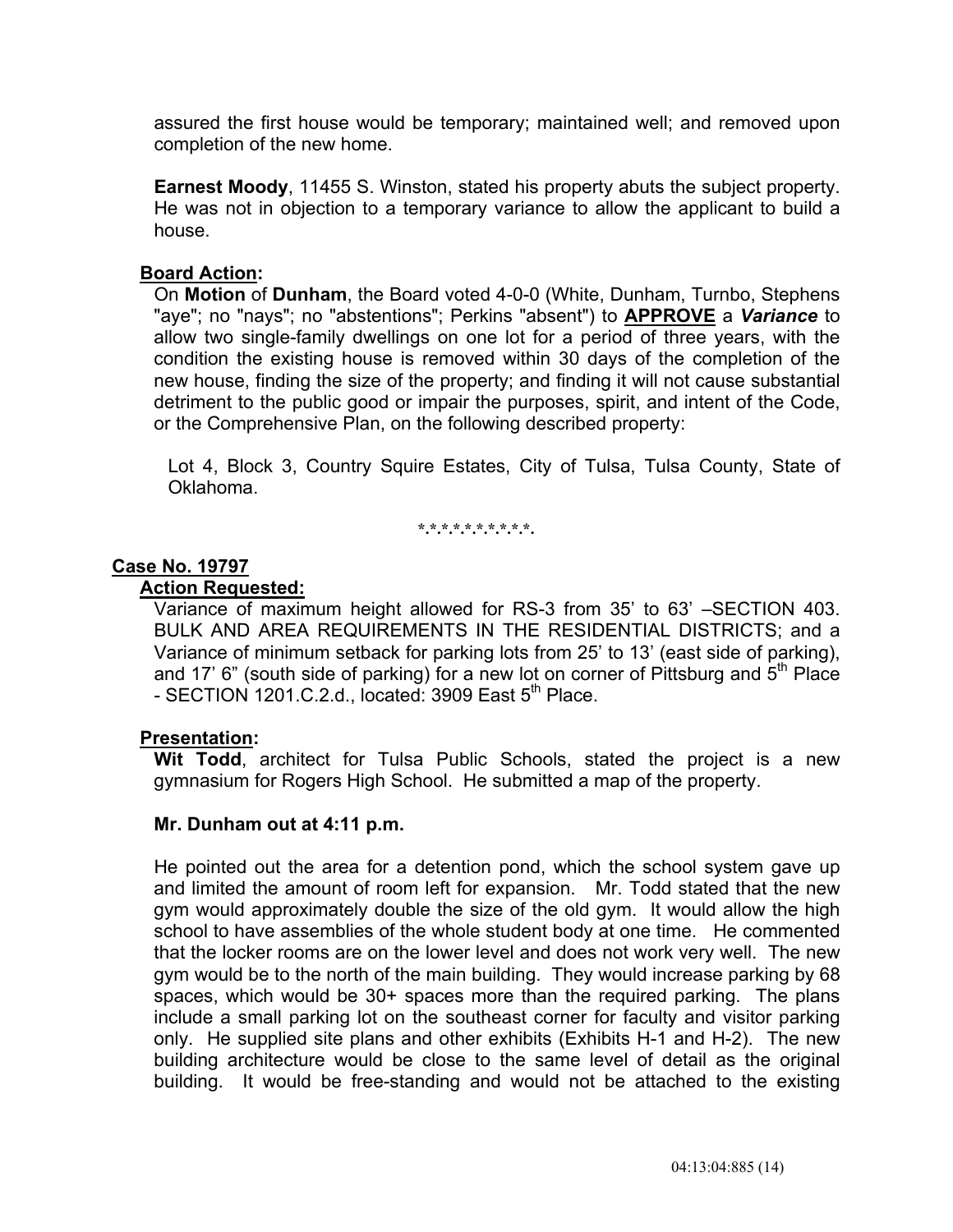building. It will include 1200 seats in the gym, locker rooms, weight room, cheerleading room, and a running track.

# **Mr. Dunham returned at 4:17 p.m.**

They plan for additional landscaping to meet the code requirements.

# **Interested Parties:**

 **Bill Kumpe**, 519 S. Pittsburg, stated he spoke for himself, his wife, and other neighbors in opposition to the parking lot at the corner of  $5<sup>th</sup>$  and Pittsburg. They oppose a variance to any change in the setback for the parking lot and they oppose construction of a gymnasium. They are concerned about the heavy volume of traffic, and high speed traffic at this corner at times. He added that when the school buses are parked at the school, it causes a blind corner. He stated the proposed construction is incompatible with the residential neighborhood.

 **Russell McDaris**, 439 S. Pittsburg, stated he is an architect, submitted photographs (Exhibits H-3 and H-4) to show existing and proposed views. He indicated the mature trees would be removed. He added that the current parking lot does not meet the parking needs.

 **Bruce Beldon**, 439 S. Pittsburg, **Joyce Rhienke**, 708 S. Oswego, and **Robert Rhienke** expressed some of the same objections to the application as mentioned previously. An aerial photos and letters of support and opposition were provided (Exhibits H-5 through H-9).

# **Applicant's Rebuttal**:

 Mr. Todd responded that this project was approved with the 2001 bond issue and was advertised in the newspapers. The plans were reviewed by Kurt Ackermann and meet the required parking spaces. When they apply for the building permit it will be reviewed again. He stated that this will not increase enrollment, or the number of cars coming to the school. It is an amenity for the existing school population. They will not bulldoze all of the trees as the plans were drawn to preserve numerous mature trees. The faculty would use the new parking lot and faculty leaves after the buses run.

Board discussion ensued.

### **Board Action:**

 On **Motion** of **Dunham**, the Board voted 4-0-0 (White, Dunham, Turnbo, Stephens "aye"; no "nays"; no "abstentions"; Perkins "absent") to **APPROVE** a *Variance* of maximum height allowed for RS-3 from 35' to 63'; and a *Variance* of minimum setback for parking lots from 25' to 13' (east side of parking), and 17' 6" (south side of parking) for a new lot on corner of Pittsburg and  $5<sup>th</sup>$  Place, per plan, finding they are meeting the parking requirement; there is limited space to provide these facilities; finding the restraints of the existing building and the flood plain that lies to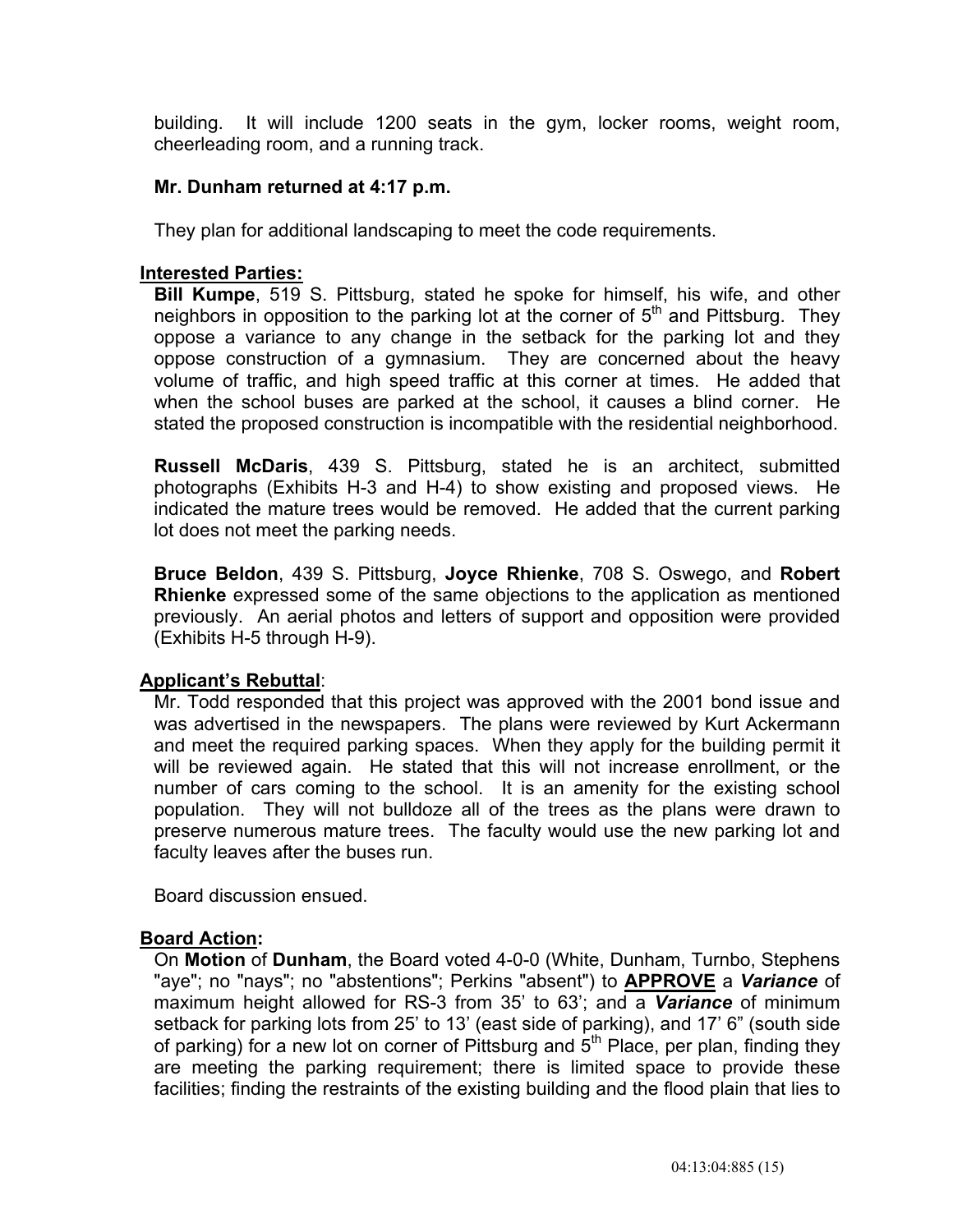the west of the facility these are logical locations to make these improvements, on the following described property:

 NW/c of the SW/4 Section 4, T-19-N, R-13-E, City of Tulsa, Tulsa County, State of Oklahoma; thence S 0º08' W a distance of 791.00'; thence S 28º45' W a distance of 40.03' to the center line of Fifth Place projected; thence E along said center line a distance of 1,437.10' to the E boundary line of said line a distance of 1,437.1' to the E boundary line of said SW/4; thence N 0º3.50' E a distance of 826.00' to a point on said E boundary line 25.00' S of the NE/c of saidSW/4; thence W and parallel to the N line of said SW/4 a distance of 1,417.08' to the POB and containing 26.894 acres.

**\*.\*.\*.\*.\*.\*.\*.\*.\*.\*.** 

# **Case No. 19798**

#### **Action Requested:**

Variance of the required 25' setback from 3<sup>rd</sup> Street to 18' 8" for an existing nonconforming building, located: 220 South Sheridan Rd.

#### **Presentation:**

**Cory Crockett**, 6380 E. 31<sup>st</sup> St., Ste. A, represented the applicant, John Bradley. This application is to correct an existing condition.

### **Interested Parties:**

There were no interested parties present who wished to speak.

### **Board Action:**

 On **Motion** of **Dunham**, the Board voted 4-0-0 (White, Dunham, Turnbo, Stephens "aye"; no "nays"; no "abstentions"; Perkins "absent") to **APPROVE** a *Variance* of the required 25' setback from 3<sup>rd</sup> Street to 18' 8" for an existing non-conforming building, finding the building has existed for a number of years, and this is to approve an existing condition, on the following described property:

 Lot 1, Block 1, L&M Center Addition to the City of Tulsa, Tulsa County, State of Oklahoma, according to the recorded plat thereof.

**\*.\*.\*.\*.\*.\*.\*.\*.\*.\*.** 

# **Case No. 19799**

#### **Action Requested:**

 Special Exception to waive the screening requirement along east property lines. SECTION 1216.C.1. USE UNIT 16. MINI-STORAGE, located: 1125 South Peoria.

#### **Presentation:**

 **Danny Mitchell**, 5110 S. Yale, Ste 510, stated he was the architect and the owner of the project. The zoning code requires a screening fence a commercial property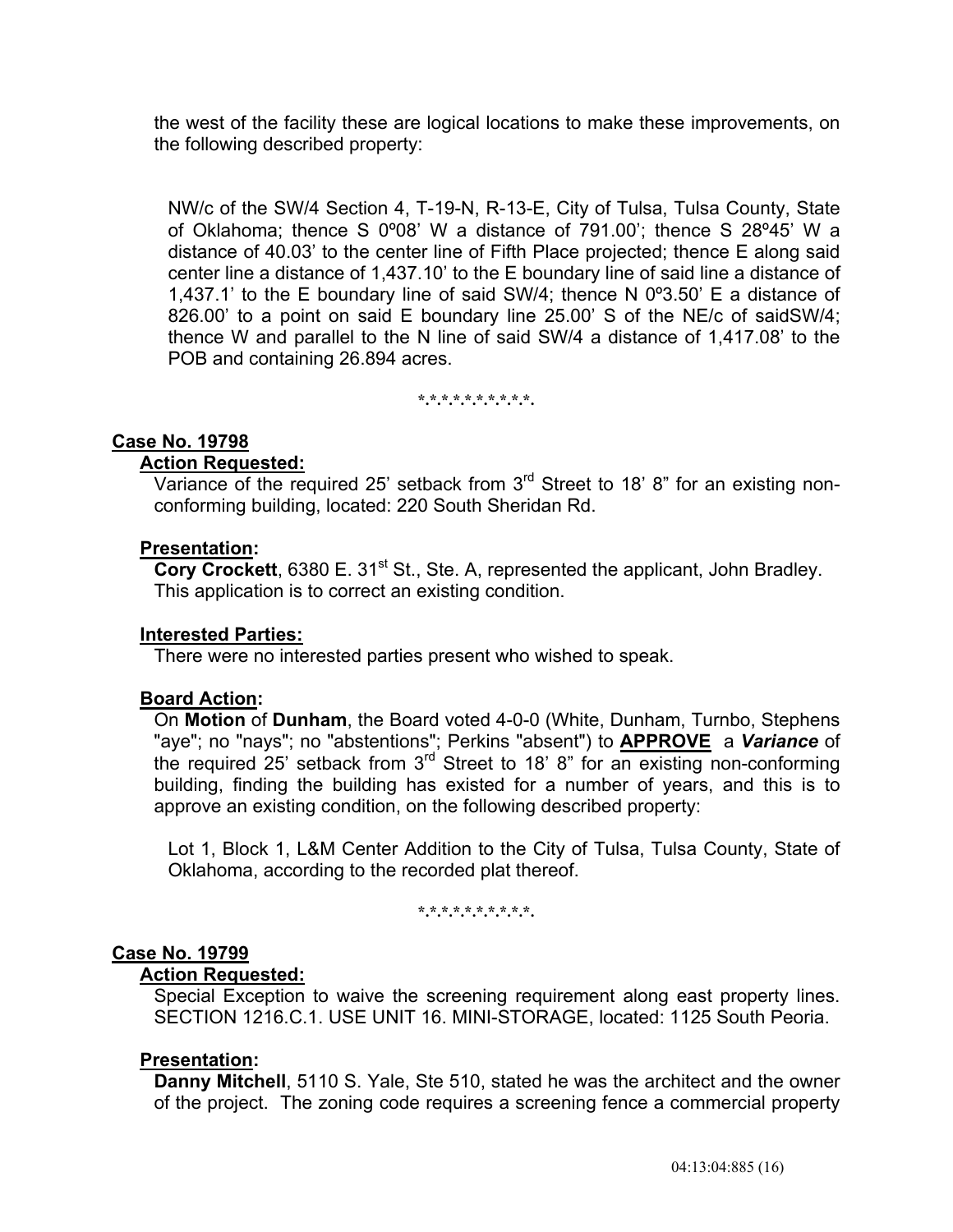from a residential property. He submitted a photograph (Exhibit I-1). The code also allows them to build on the property line. The building is two feet west of the property line and does not leave enough room to erect a fence and maintain it. He stated the four-story building adequately screens from the residential property, having no doors or windows on that side. All activities are on the west side of the building.

### **Comments and Questions:**

 Mr. White commented the Board had one letter of opposition (Exhibit I-2) from a property owner on the opposite side of the fence.

### **Interested Parties:**

There were no interested parties present who wished to speak.

# **Board Action:**

 On **Motion** of **Dunham**, the Board voted 4-0-0 (White, Dunham, Turnbo, Stephens "aye"; no "nays"; no "abstentions"; Perkins "absent") to **APPROVE** a *Special*  **Exception** to waive the screening requirement along east property lines, finding the building sets within two feet of the property line and it would be impractical to construct a screening fence, on the following described property:

 Lots 31 – 44 inclusive, Block 4, Orchard Addition, City of Tulsa, Tulsa County, State of Oklahoma.

**\*.\*.\*.\*.\*.\*.\*.\*.\*.\*.** 

# **Case No. 19800**

# **Action Requested:**

 Variance to allow two dwelling units on one lot. SECTION 207. ONE SINGLE-FAMILY DWELLING PER LOT OF RECORD; a Variance of allowable size of accessory building from 500 sq. ft. to 718 sq. ft. SECTION 402.B.1.d. ACCESSORY USES IN RESIDENTIAL DISTRICTS; a Variance of 30% coverage of required rear yard. SECTION 210.B.5.a. YARDS; PERMITTED OBSTRUCTIONS IN REQUIRED YARDS; a Variance of the required land area per dwelling unit from 8,400 square feet to 7,216 square feet. SECTION 403. BULK AND AREA REQUIREMENTS IN THE RESIDENTIAL DISTRICTS; a Variance to expand a nonconforming structure. SECTION 1405. STRUCTURAL NONCONFORMITIES; and a Variance of the required parking from 4 spaces to 2 spaces. SECTION 1206. USE UNIT 6. SINGLE FAMILY DWELLINGS, located: 1147 S. Owasso.

# **Presentation:**

 **Jennifer Grant**, 1147 S. Owasso, stated she has lived at this address since 1991. The property is owned by her mother and is in a trust for her. She submitted a floor plan for the existing building and showed the proposed addition (Exhibit J-1). She stated the hardship is that the property is a non-conforming lot, 50' wide. There are several other properties with similar sized lots with two dwelling units.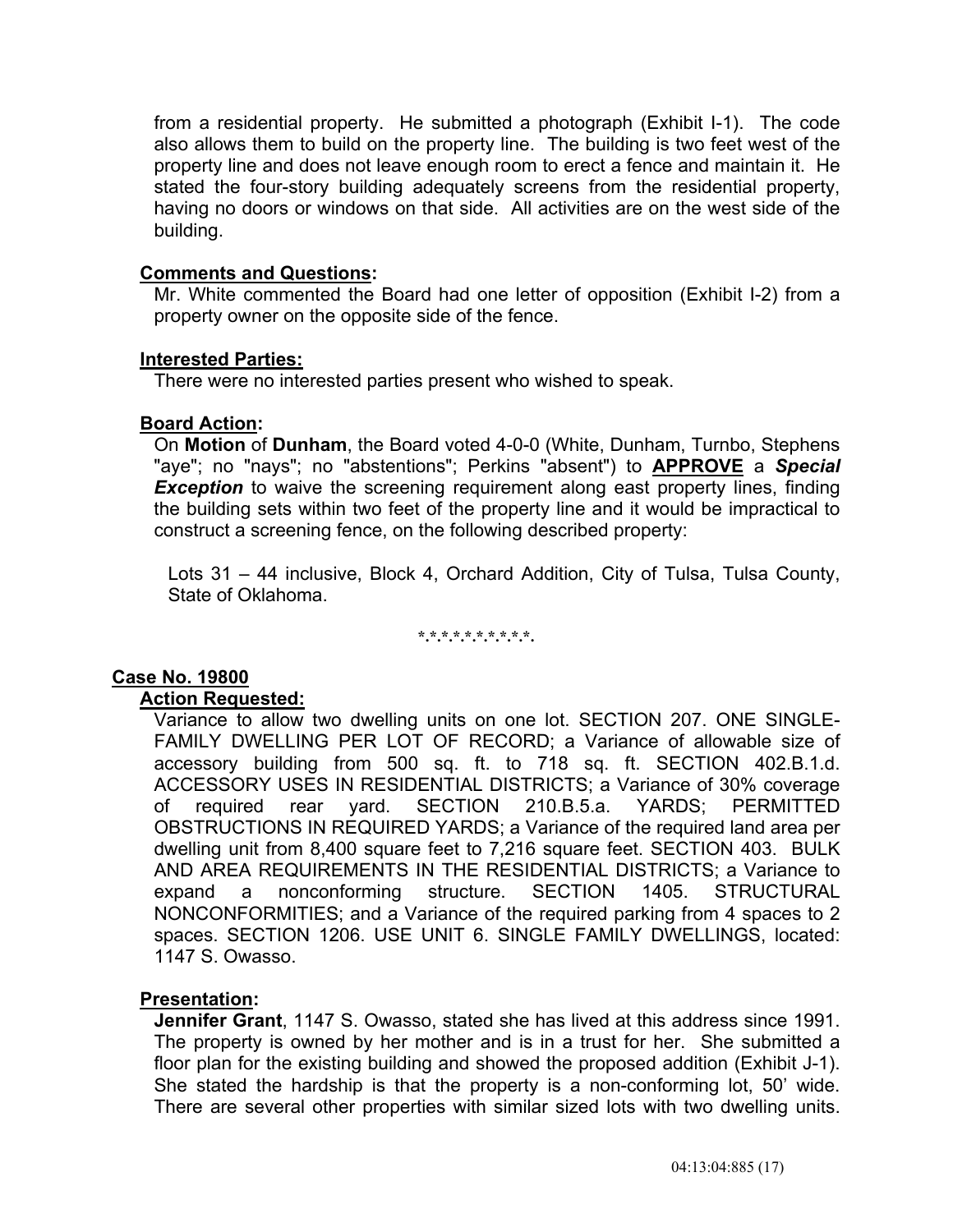She added that she has more space, about 80' across the front because of the closing of  $12<sup>th</sup>$  Street. It provides a 150' driveway to the building at the back. It would not be used for rental property. Their church would like to provide the living space for her friend who has Parkinson's Disease. They already have licensed contractors secured and much of the building materials have been provided. She presented an artist's rendition of the proposed building (Exhibit J-4). Ms. Grant informed the Board that from the front of the house the back building is not visible. Mr. Boulden asked for a hardship. She replied that the lot is non-conforming with only 50' of frontage. She added that most every home in the neighborhood has an additional building. A petition of support, letter of support, and photographs were provided (Exhibit J-2 through J-5).

**Deborah McGuire**, 4584 W. 88<sup>th</sup> St., stated they have licensed construction contractors and electricians. She identified another property with a similar situation at 1221 S. Newport Ave. They have been in the process of cleaning up the property; and the exterior would be look like the main residence.

# **Interested Parties:**

 **Sherry Hadley**, 1148 S. Owasso, stated she lives across the street from the subject property. She stated that Tracy Park is a historic neighborhood and is vital to the revitalization of downtown Tulsa. Many of the properties in the neighborhood have second dwellings. Some of them are rented out and they have many cars parked on the street.

### **Ms. Turnbo left at 5:00 p.m.**

**Miles Heins**, 504 S. Owasso, expressed concerns previously stated.

 **Donna Rutledge**, 1205 S. Owasso, submitted photographs to the Board (Exhibit J-6). She complained about the lack of property maintenance on the subject property. She expressed concern that previous construction was done without building permits.

**Councilor Tom Baker**, 1323 E. 19<sup>th</sup> St., stated this area is on the National Registry of Historic Preservation Districts but it does not have the historic zoning overlay. He expressed concern this would become rental property.

### **Comments and Questions:**

 Mr. Dunham stated that just the number of variances alone is enough to discourage him from supporting this application. Mr. Stevens opposed the application because it was not an existing structure.

### **Board Action:**

 On **Motion** of **Dunham**, the Board voted 3-0-0 (White, Dunham, Stephens "aye"; no "nays"; no "abstentions"; Turnbo, Perkins "absent") to **DENY** a *Variance* to allow two dwelling units on one lot; a *Variance* of allowable size of accessory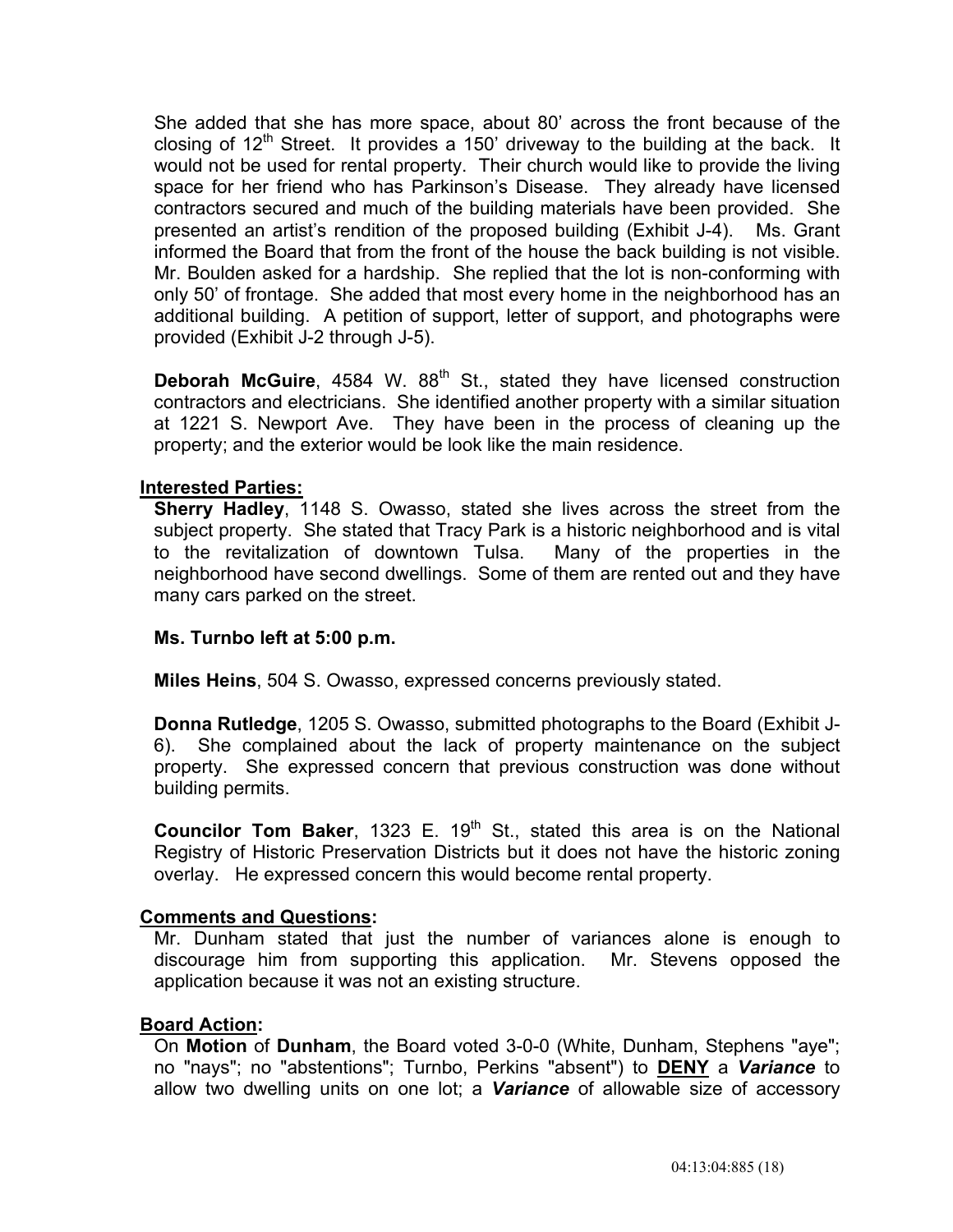building from 500 sq. ft. to 718 sq. ft.; a *Variance* of 30% coverage of required rear yard; a *Variance* of the required land area per dwelling unit from 8,400 square feet to 7,216 square feet; a *Variance* to expand a nonconforming structure; and a *Variance* of the required parking from 4 spaces to 2 spaces, finding a lack of hardship; and finding it would be detrimental to the neighborhood, on the following described property:

 Lot 10, Block 4, Ridgewood Addition, City of Tulsa, Tulsa County, State of Oklahoma.

**\*.\*.\*.\*.\*.\*.\*.\*.\*.\*.** 

### **Case No. 19802**

### **Action Requested:**

 Variance of minimum lot width from 100' to 84' to permit a lot-split. SECTION 403. BULK AND AREA REQUIREMENTS IN THE RESIDENTIAL DISTRICTS, located: 2512 E.  $38^{th}$  St.

# **Presentation:**

**Roy Johnsen**, 201 W. 5<sup>th</sup> St., Ste. 500, represented the owner of 2512 LLC. He submitted a packet of exhibits (Exhibit K-2). The applicant proposed to obtain a lot-split of the property, remove the existing home and build two homes simultaneously. The lot area is large and zoned RS-1, but each of the lots would exceed 14,000 sq. ft. The standard lot is 13,500 sq. ft. The required land area is 16,000 sq. ft., and each of these lots would have 18,731 sq. ft. Mr. Johnsen referred to the site plan (Exhibit K-1) emphasizing the open space of the lots would be 9,000 sq. ft. on the western lot and 8,700 sq. ft. on the east. They contacted the neighbors and found them in support. One neighbor (Mr. McMann) was present but had to leave and gave Mr. Johnsen permission to speak for him. His concern was that it not set a precedent for changing the RE zoning district. He submitted a letter of support (Exhibit K-3). Mr. Johnsen quoted from a case brought before the Supreme Court regarding the expression, "contrary to the public interest and unnecessary hardship", which must be given a reasonable interpretation. He stated that the proposed plans would far exceed RS-1 standards and meets RS-2 standards. He pointed out a prior Board case on property two lots to the south that permitted a greater departure from the code than this case.

### **Comments and Questions:**

 Mr. White commented that the Board received one letter of opposition (Exhibit K-4).

# **Interested Parties:**

 **David vonHartitzsch,** 2118 S. Atlanta, stated he represented Barry and Valerie vonHartitzsch, who wrote the letter of opposition. They are concerned about any increased storm water drainage, as the drainage system is already inadequate. He noted the sloping topography on the subject property. He stated there is no hardship and it would be a detriment to the neighborhood.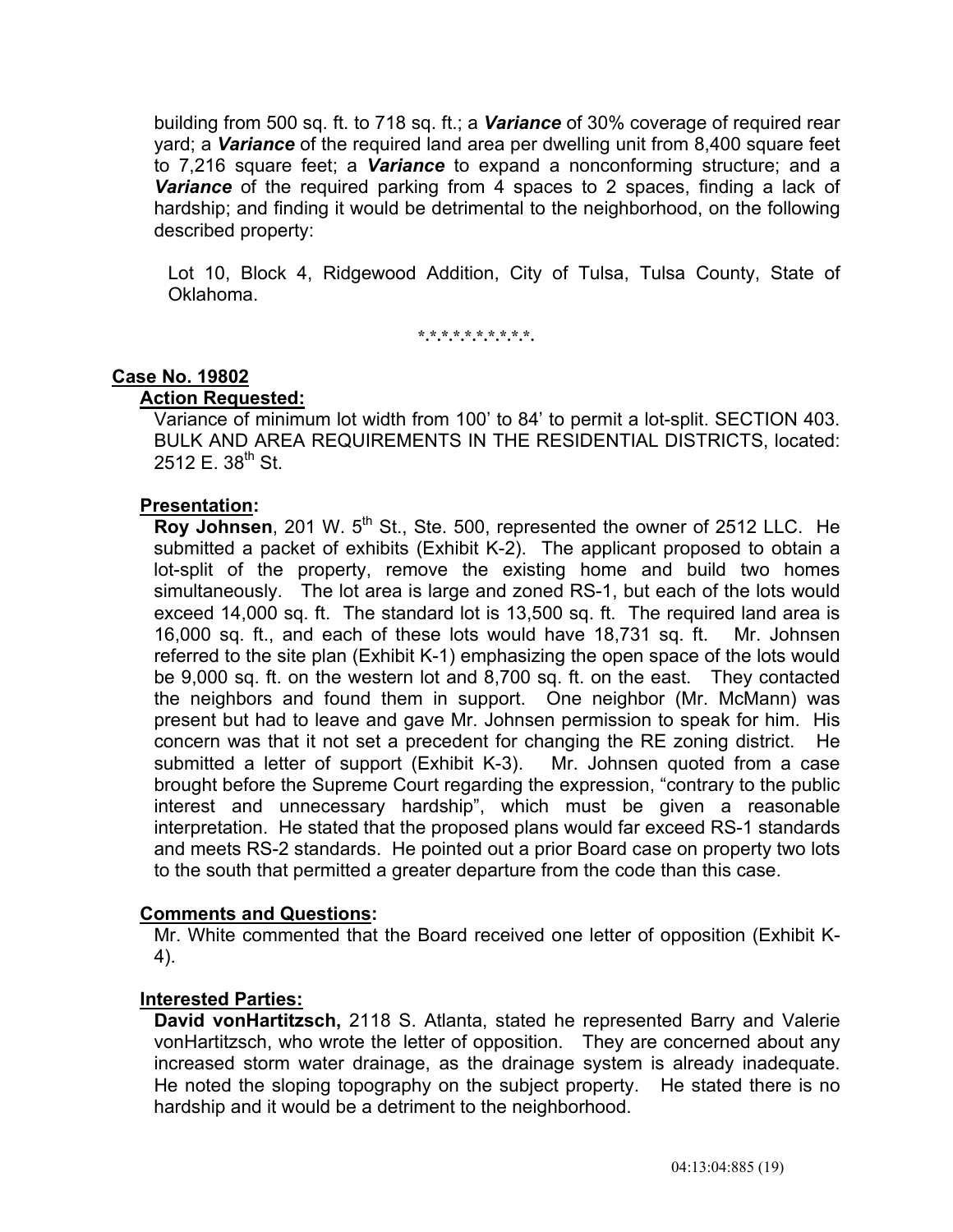# **Applicant's Rebuttal**:

 Mr. Johnsen responded regarding the drainage. The ordinance has a requirement of livability space based on per lot. It is possible to have less impervious area with two lots than with one. This is a useable lot that meets all of the requirements for two houses.

### **Comments and Questions**:

 Mr. Stevens noted the plan to use S. Atlanta for access to a garage provides a deciding factor for him to approve this application. Mr. Dunham stated that drainage is not an issue for the Board to consider because the City of Tulsa will require they not displace any more water from the lot than current conditions allow.

# **Board Action:**

 On **Motion** of **Dunham**, the Board voted 3-0-0 (White, Dunham, Stephens "aye"; no "nays"; no "abstentions"; Turnbo, Perkins "absent") to **APPROVE** a *Variance* of minimum lot width from 100' to 84' to permit a lot-split, per plan, finding there are other lots in the area that have smaller frontage and these lots exceed the lot requirement in square footage, on the following described property:

 N 194.00' of East 168.11' of the N/2 NW/4 SW/4 SW/4 less street right-of-way, City of Tulsa, Tulsa County, State of Oklahoma.

**\*.\*.\*.\*.\*.\*.\*.\*.\*.\*.** 

### **Case No. 19803**

### **Action Requested:**

 Variance of average lot width from 60' to 50'; and a Variance of the land area per dwelling unit from 8,400 to 8,250 sq. ft. for lot-split #19674, located: 1440 East  $35<sup>th</sup>$ Street.

### **Presentation:**

**Jeffrey G. Levinson**, 35 E. 18<sup>th</sup> St., stated he represented the buyer of the property. The hardship is that the property was platted in 1927 and since then the zoning requirements have changed.

### **Interested Parties:**

There were no interested parties present who wished to speak.

### **Board Action:**

 On **Motion** of **Dunham**, the Board voted 3-0-0 (White, Dunham, Stephens "aye"; no "nays"; no "abstentions"; Turnbo, Perkins "absent") to **APPROVE** a *Variance* of average lot width from 60' to 50'; and a *Variance* of the land area per dwelling unit from 8,400 to 8,250 sq. ft. for lot-split #19674, finding the hardship to be that it is in keeping with the rest of the neighborhood in lot size, and it will not be detrimental to the neighborhood, on the following described property:

Lot 8, Block 6, Oliver's Addition, City of Tulsa, Tulsa County, State of Oklahoma.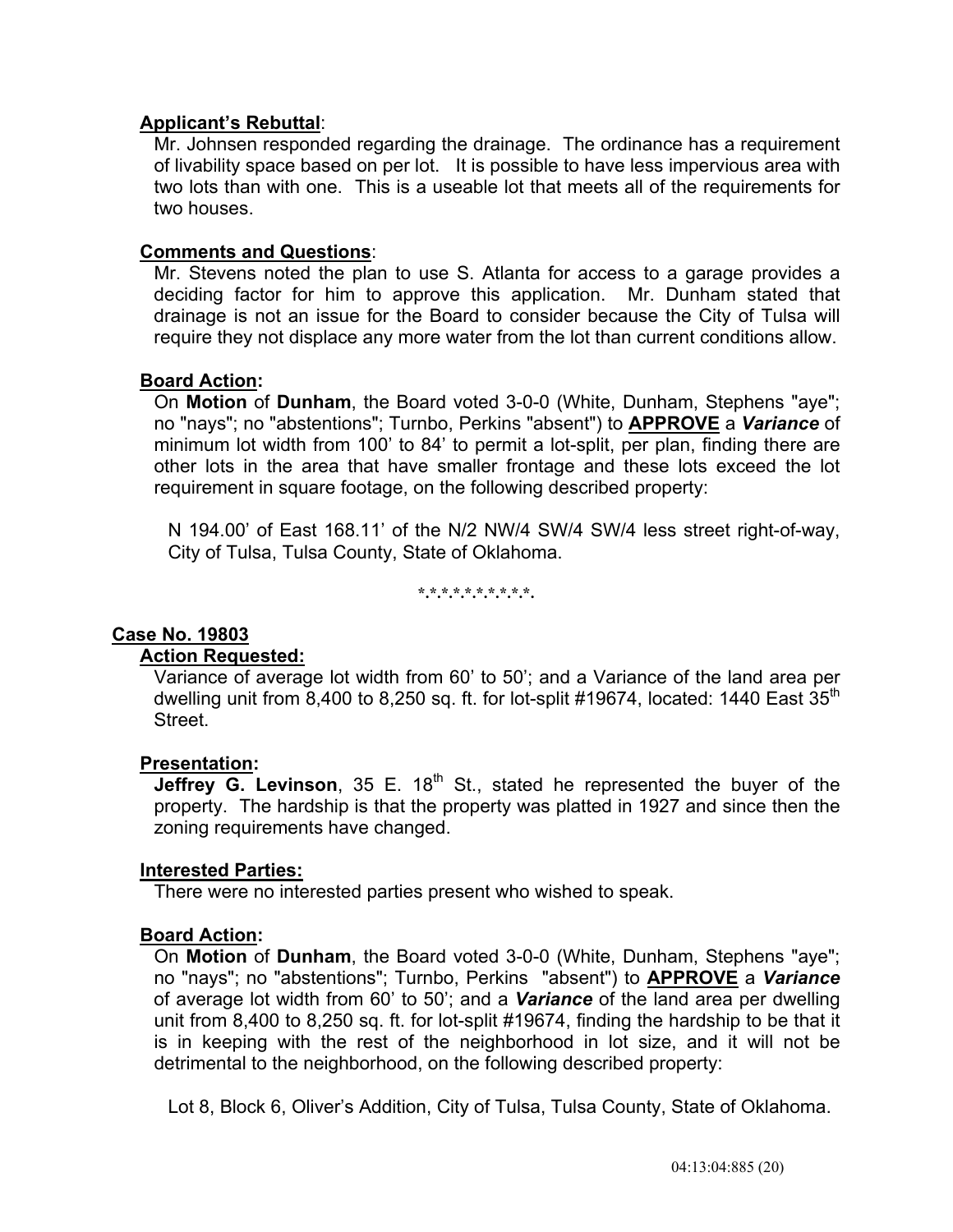#### **\*.\*.\*.\*.\*.\*.\*.\*.\*.\*.**

### **Case No. 19805**

# **Action Requested:**

 Special Exception to allow a mini-storage in an OL-zoned district. SECTION 601. PRINCIPAL USES PERMITTED IN OFFICE DISTRICTS – Use Unit 16; a Variance to allow access from an easement to an arterial street. SECTION 604.G.8. SPECIAL EXCEPTION USES IN THE OFFICE DISTRICTS, REQUIREMENTS; and a Variance of boundary setback from 10' to 5'. SECTION 604.G.2. SPECIAL EXCEPTION USES IN THE OFFICE DISTRICTS, REQUIREMENTS, located: East of Northeast Corner East 71<sup>st</sup> and Granite.

### **Presentation:**

**Roy Johnsen**, 201 W. 5<sup>th</sup> St., Ste. 500, stated they showed a floor area for the mini-storage area to be 41,800 sq. ft. and they want to change it to 45,000 sq. ft. They are not abutting residential zoning; and the storage has no windows or doors facing the OL district. They asked that it be considered as a Special Exception allowing the wall of the building to act as the screening with less than a 10' setback. They also seek an access by access easement in the event of a lot-split to the arterial street. The property is under common ownership. He asked for this to be considered a Special Exception as well. A site plan was provided (Exhibit L-1).

### **Interested Parties:**

There were no interested parties present who wished to speak.

# **Board Action:**

 On **Motion** of **Dunham**, the Board voted 3-0-0 (White, Dunham, Stephens "aye"; no "nays"; no "abstentions"; Turnbo, Perkins "absent") to **APPROVE** a *Special Exception* to allow a mini-storage in an OL-zoned district; a *Variance* to allow access from an easement to an arterial street; and a *Variance* of boundary setback from 10' to 5', per plan, with condition: floor area of 41,800 sq. ft. be adjusted to 45,000 sq. ft., finding access will be provided to Tract B, and it will not be detrimental to the neighborhood, on the following described property:

 Tract A: A tract of land that is part of the SW/4 SE/4 of Section 3, T-18-N, R-13- E, of the IBM, City of Tulsa, Tulsa County, State of Oklahoma; said tract of land being described as follows: Commencing at the SW/c of said SW/4 SE/4; thence N 01º28'35" W along the Wly line of said SW/4 SE/4 for 60.00' to a point on the Nly right-of-way line of E  $71^{st}$  St.; thence N 88°42'46" E along said Nly line for 30.00' to the POB of said tract of land; thence N 01º28'35" W parallel to said Wly line of the SW/4 SE/4 for 699.81'; thence N 88º37'16" E for 276.38'; thence S 31º50'13" E for 45.90' to a point on the Wly line of the Argyle, a subdivision to the City of Tulsa, Tulsa County, State of Oklahoma, according to the recorded plat thereof; thence S 01º28'12" E along said Wly line of the Argyle for 390.73'; thence S 88º42'46" W for 165.00'; thence S 01º28'12" E for 270.00' to a point on